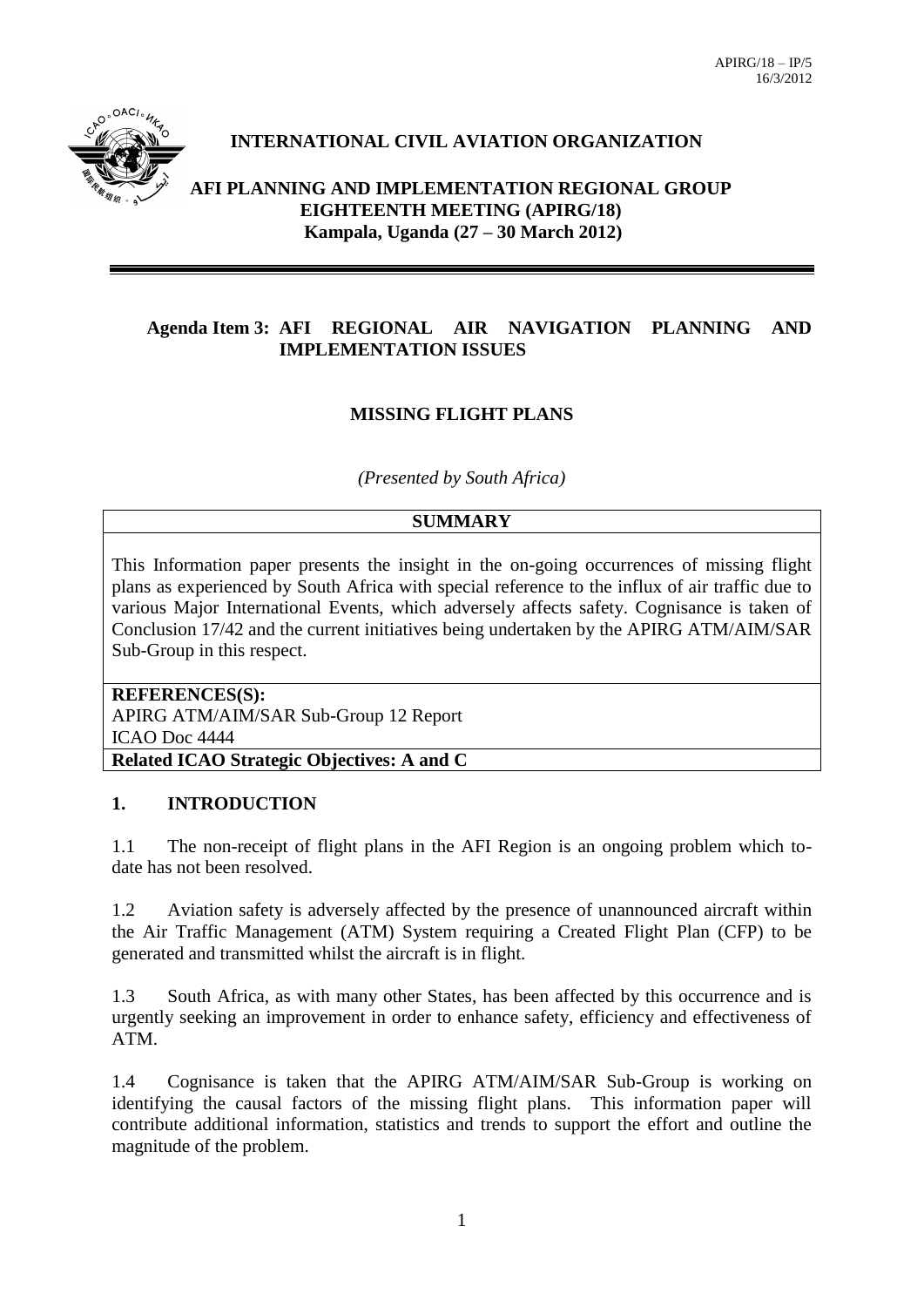### **2. DISCUSSION**

2.1 South Africa has been a host to a number of International events that have been accompanied by an influx of air traffic, where missing flight plans have produced an unsatisfactory safety risk, coupled with delays in the arrival sequence as well as an increased work load on the ATM System.

2.2 An aircraft entering an ATM system without a flight plan, results in the requirement for a Created Flight Plan (CFP), to be hastily entered into the system in order for the ATM system to recognize the flight. This results in an increased safety risk due to the workload it places on the system, as well as, the disruption of traffic that has complied with the flight planning requirements.

2.3 Appendices **A and B** provide insight into the magnitude of the problem presenting statistics and tendencies for the full year of 2011 and January 2012, respectively.

2.4 South Africa issued an AIP supplement to remind the aviation community of the contents of the already existing requirement for addressing flight plans into South African airspace. Refer to **Appendix C.**

## **3 ACTION BY THE MEETING**

3.1 The meeting is invited to note:

- a) the contents of the Information Paper and where appropriate take remedial action and;
- . b) the content of this Information Paper will form the basis of a Working Paper to be tabled by South Africa at the next APIRG ATM/AIM/SAR Sub-Group meeting.

-END-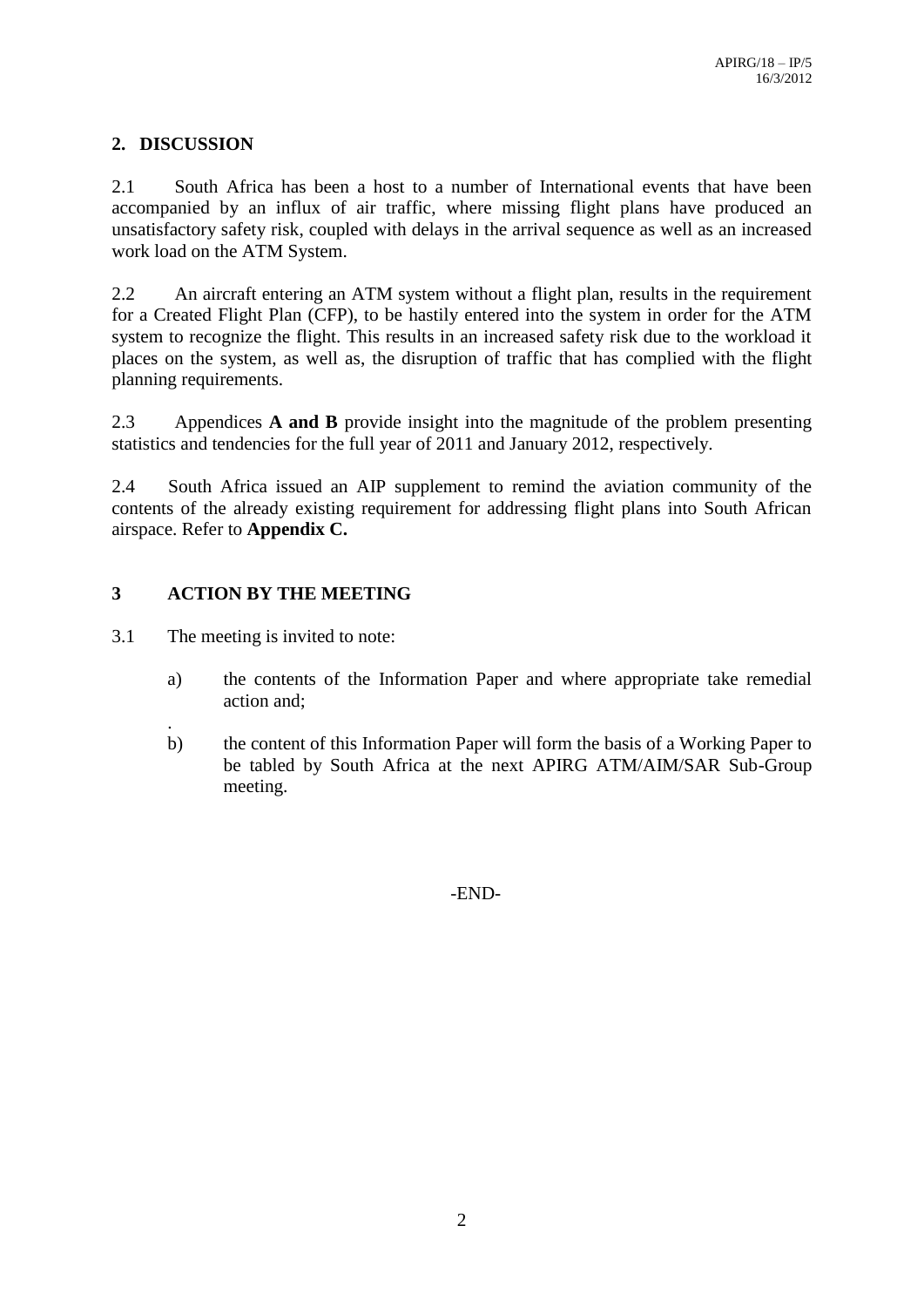# **APPENDIX A**

# **CREATED FLIGHT PLAN REPORT SUMMARY 2011**

After analysis of all CFP's generated and their relevant data for the time period 1 January 2011 to 31 December 2011, the following information has been concluded:

The information below shows in general an increase in the number of Created Flight Plans (CFP's) per month, which could be as a result of better information collection, or a deterioration of the reception of FPL's. However, the number of FPL's being reported as missing but found as a percentage of CFP's has decreased, showing an improvement of FPL processing. More specifically, an improvement of the number of FPL's being reported as missing which had already been sent to Filter.

During 2011 a total of 1919 CFP's were created by either planner or filter of which 1279 (66.6%) had an RQP message. On average, 5 CFP's are created per day (5.26) leading to an average of 160 CFP's created per month (159.9). Please see the graphs below for the monthly contributions.

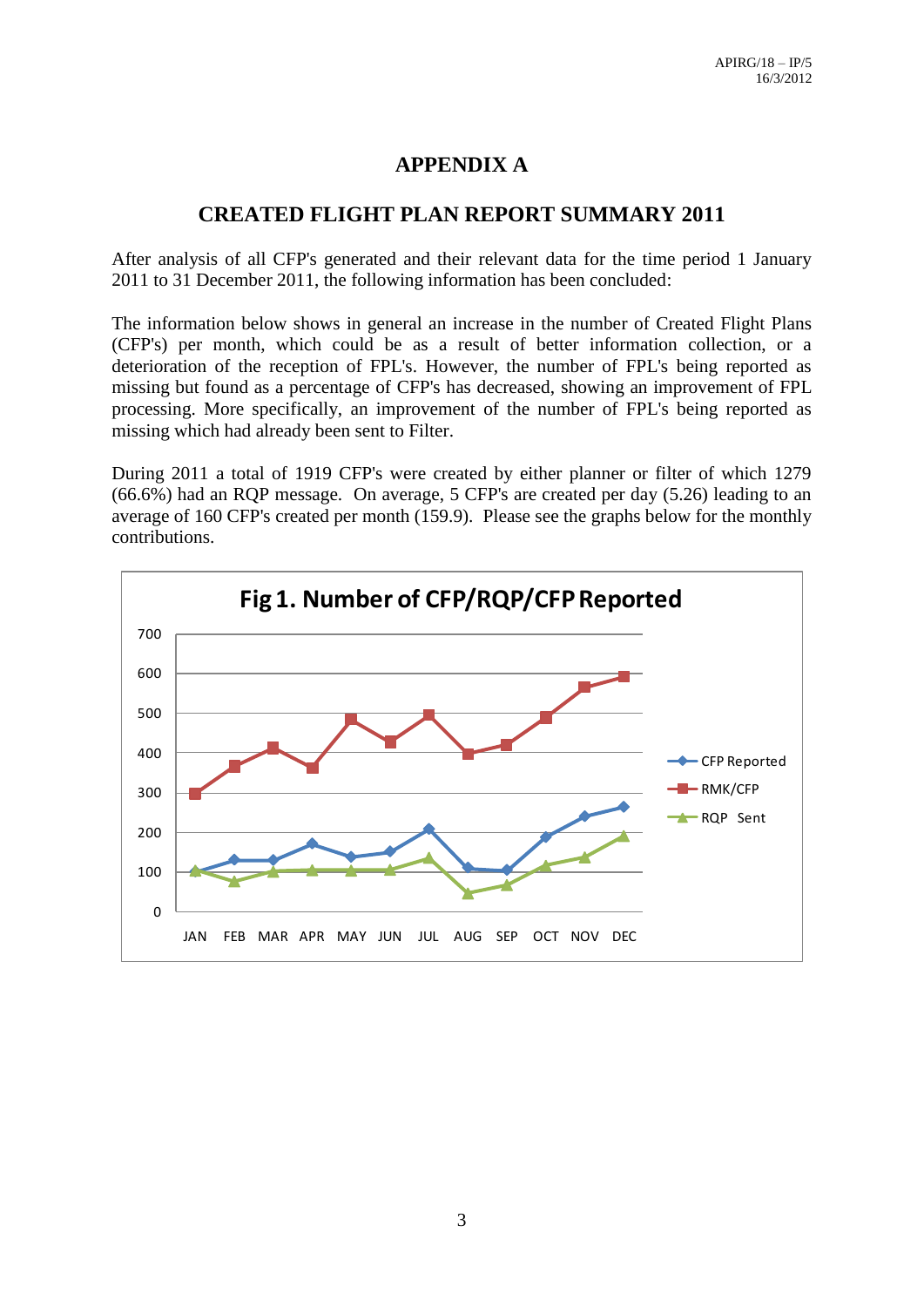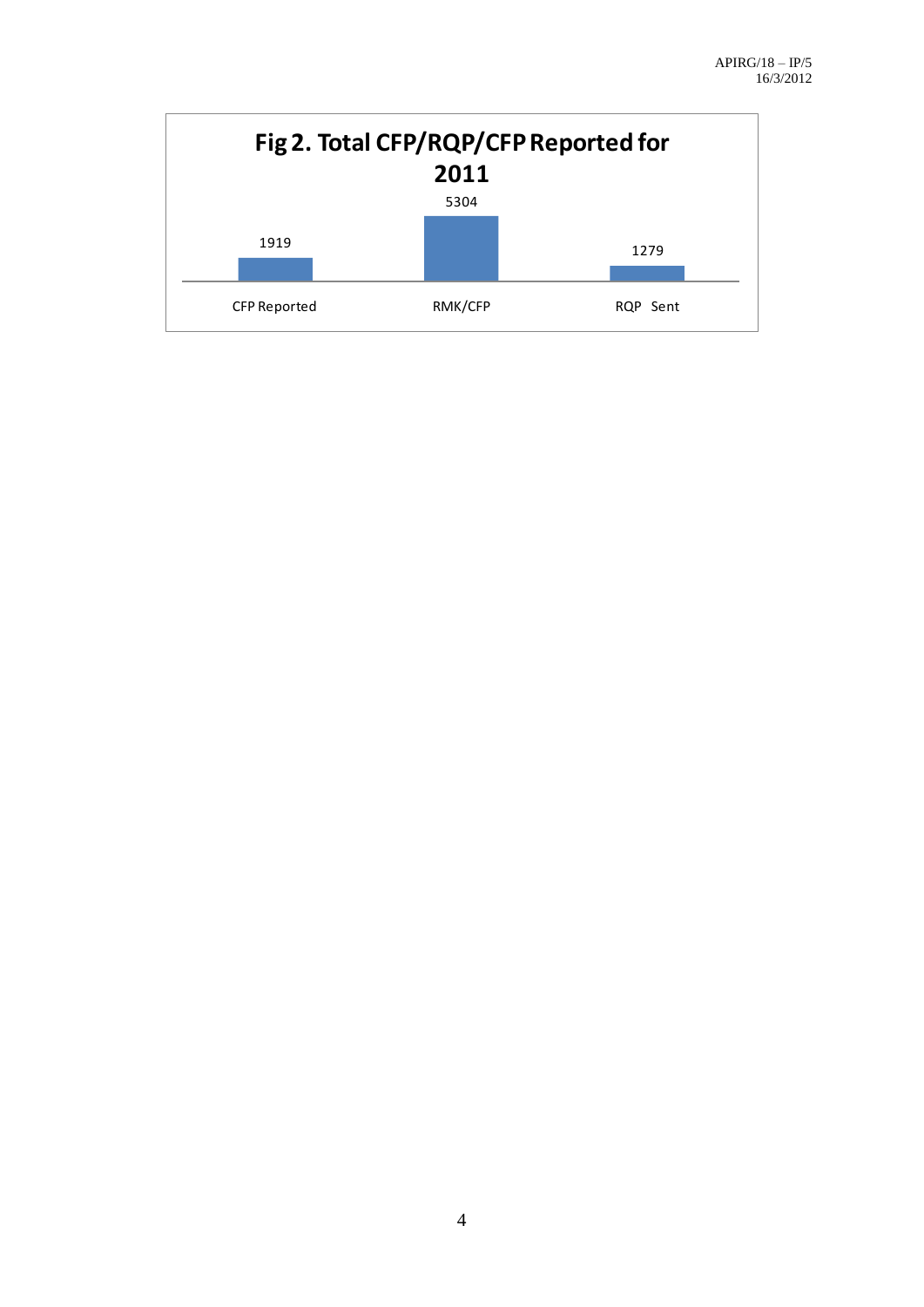The average number of FPL's sent to EUROCAT but reported as missing was 13 per month, where as the average FPL 's reported as missing but which passed through the switch was 12 per month. This represents an average of 18% of CFP's created could have been retrieved from the AIMU (communication centre) should Filter/Planner have requested the AIMU to search for the relevant FPL. Please see the graph below for more information.



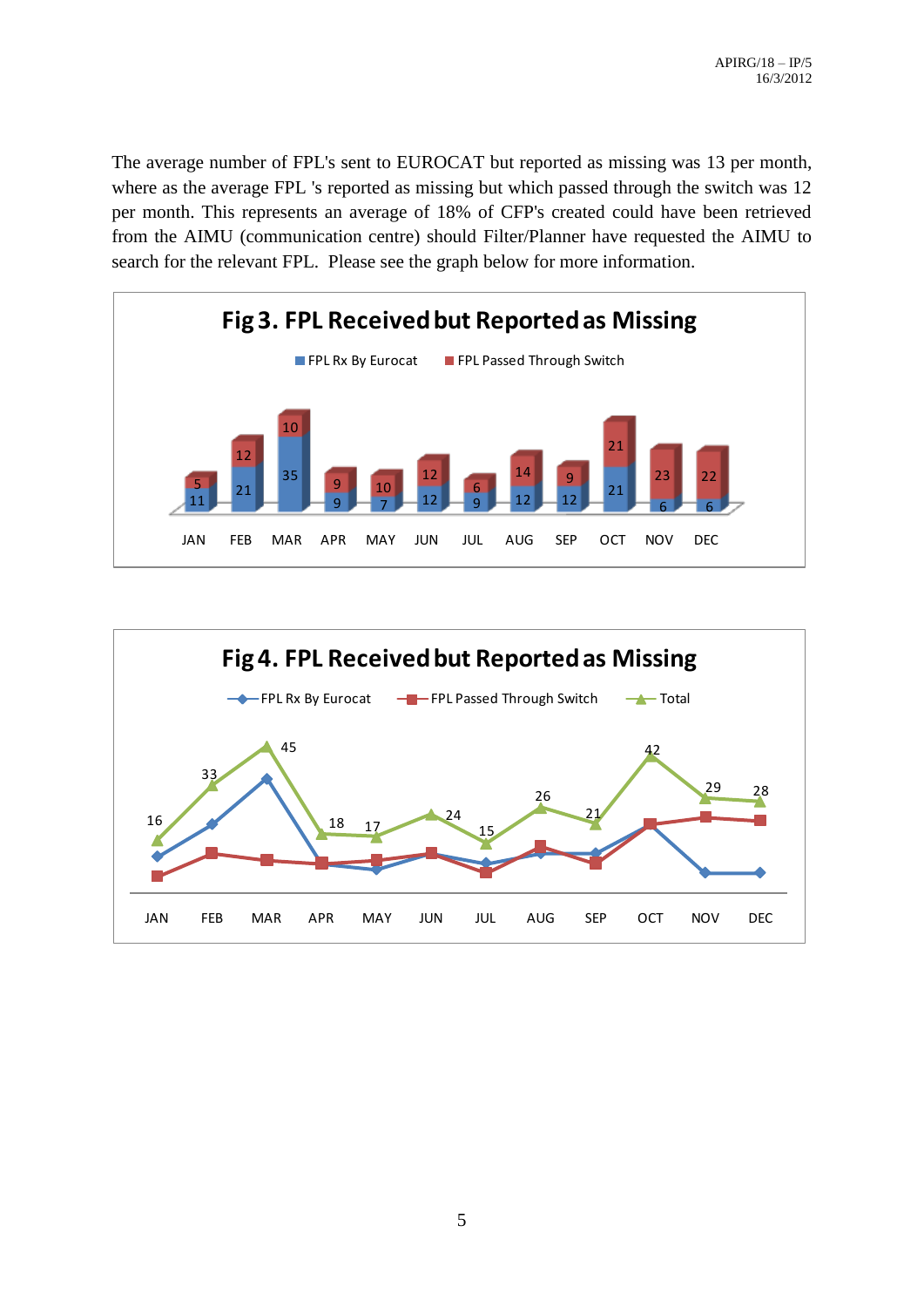

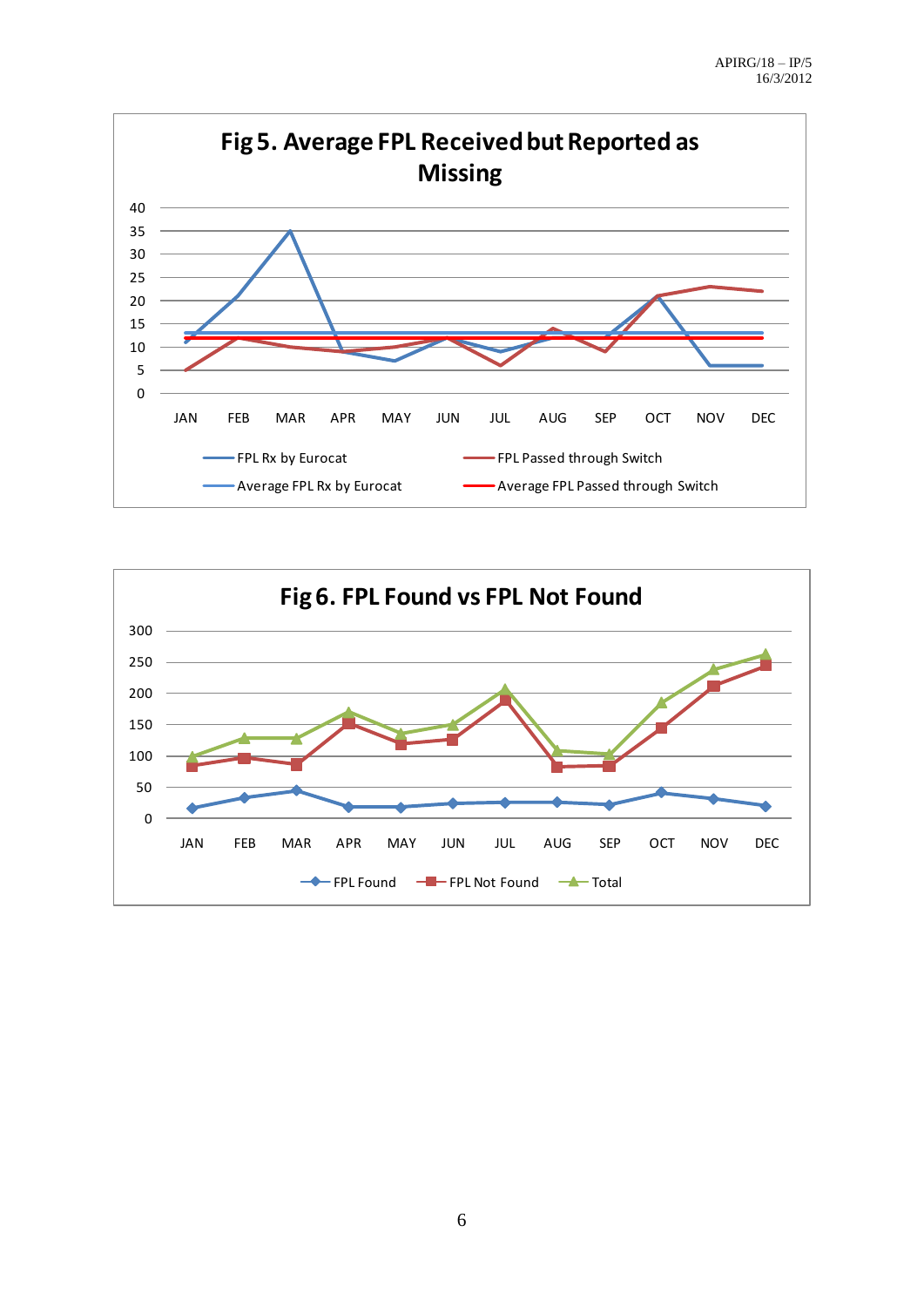

Forty-Four (44) countries were origin countries for CFP's flights. Fourteen (14) of them were one time offenders. A significant 40.9% (18 of 44) of countries produce on average more than one CFP per month, and these countries are responsible for 95.6% of all CFP's. The 18 biggest contributors are shown in the graph below.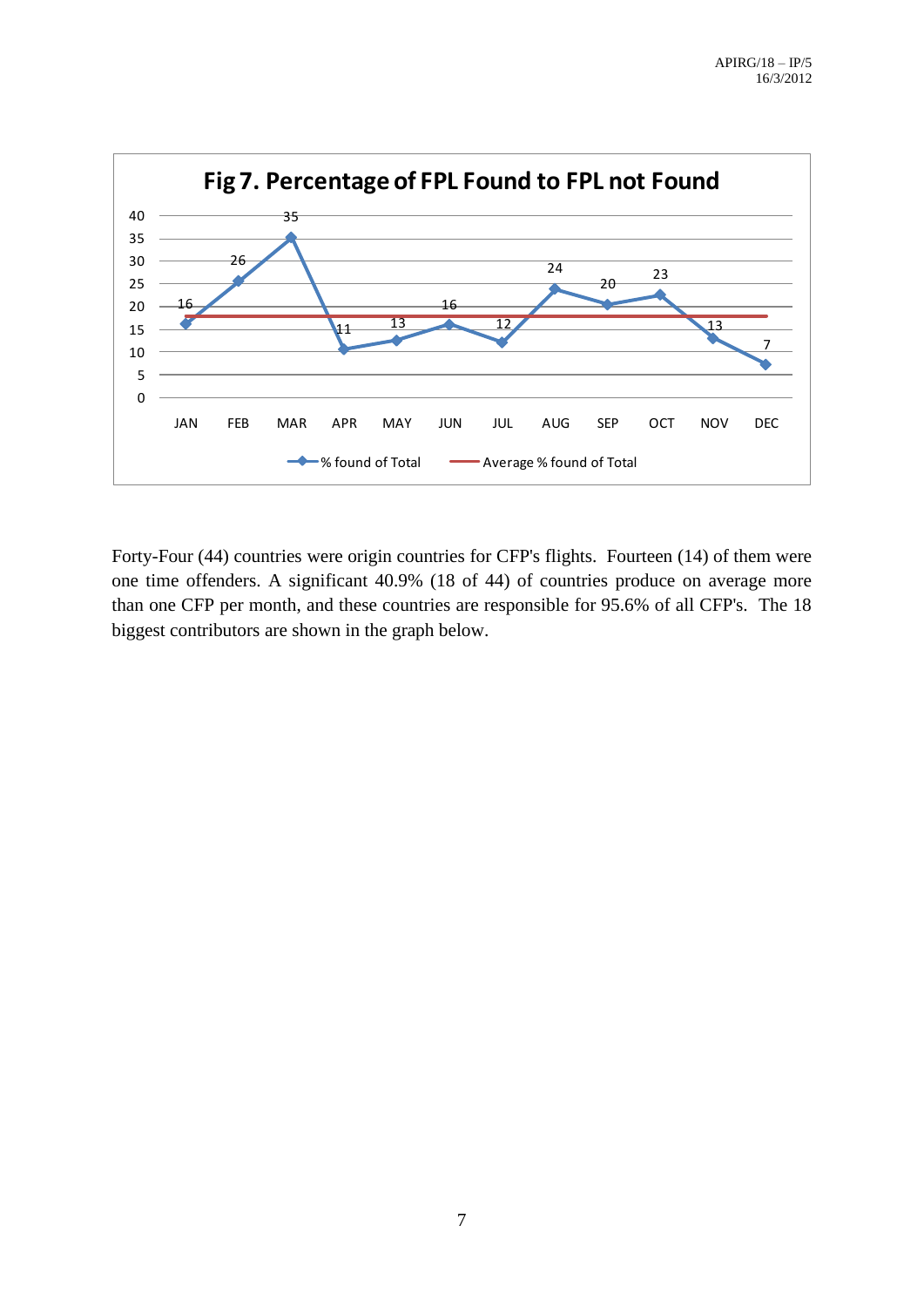





8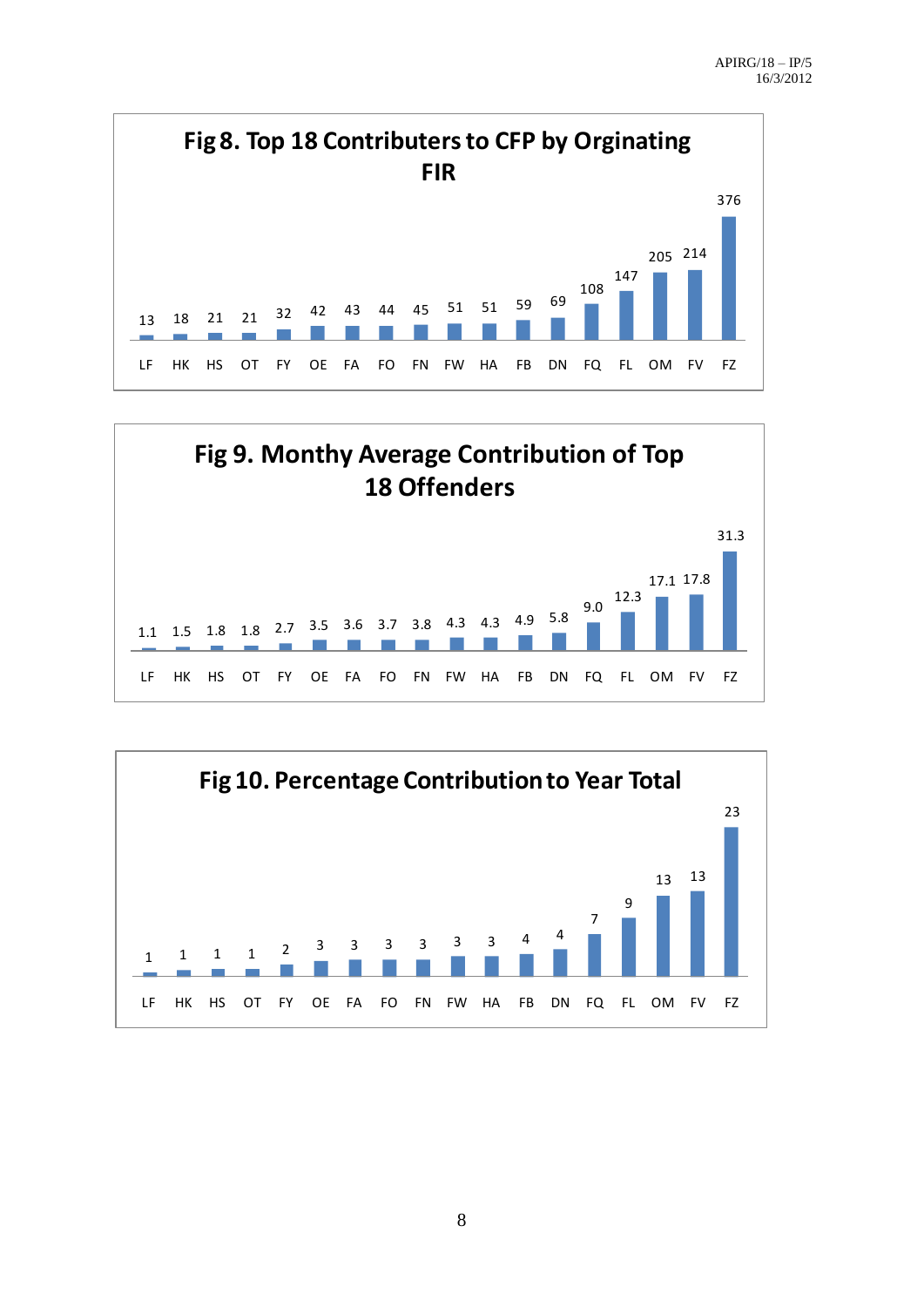There were 101 different Operators (Airlines) whose flights resulted in a CFP, 47 of which were one time offenders, contributing roughly 3.9% of all CFP's for the 2011 period. Twenty operators (19.8% of the operators) averaged more than one CFP a month, and these twenty operators are responsible for 83% (868 CFP's) of all CFP's created where the flights flew under airline designators. These operators and their individual contributions are shown below.





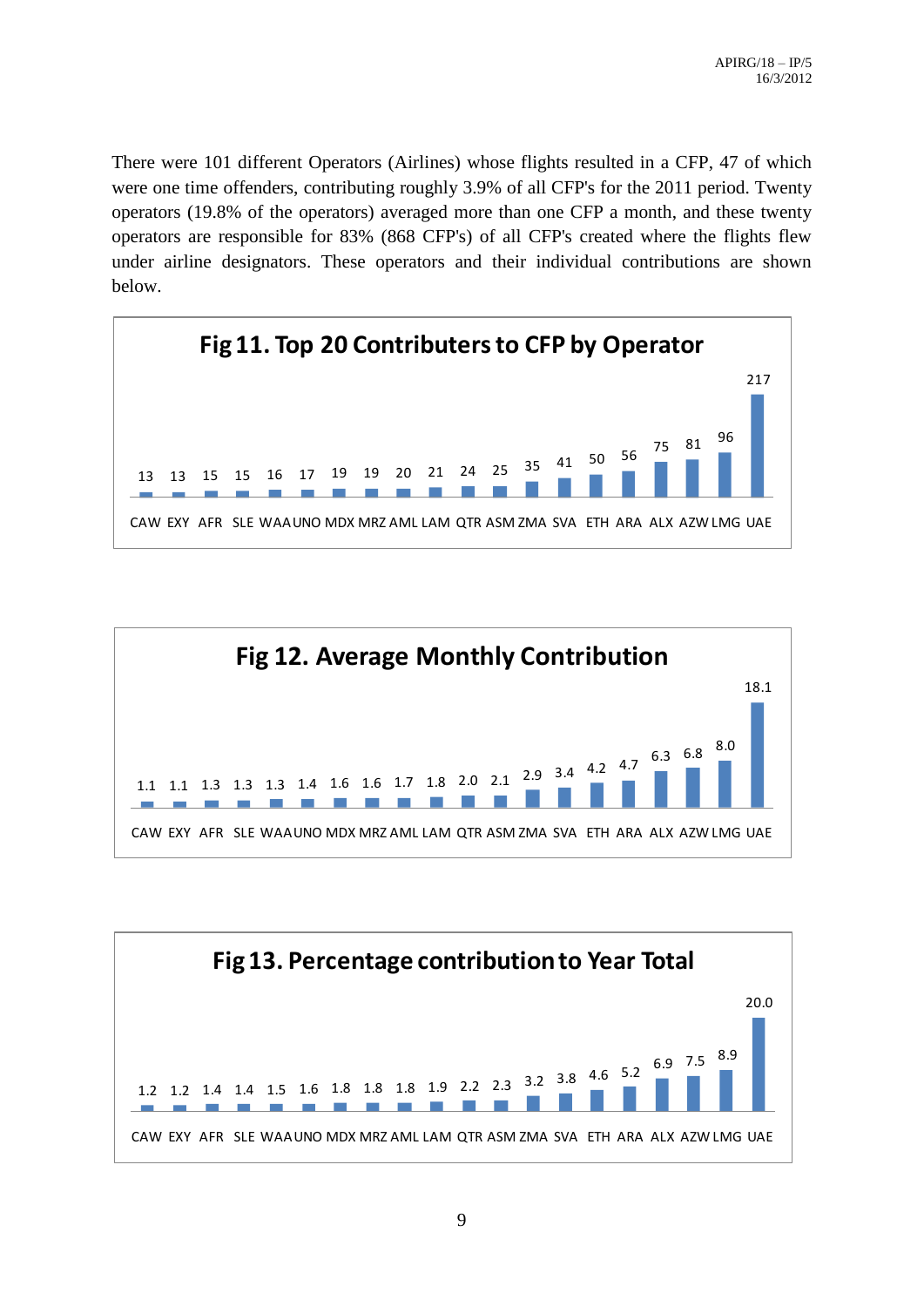However, when including private flight's whose flights resulted in a CFP; the abovementioned airlines were only responsible for 54% of CFP's, whilst private flights then generated 33% of CFP's (18% for South African registered aircraft, and 15% for non South African registered aircraft). This is best illustrated in the pie chart below.



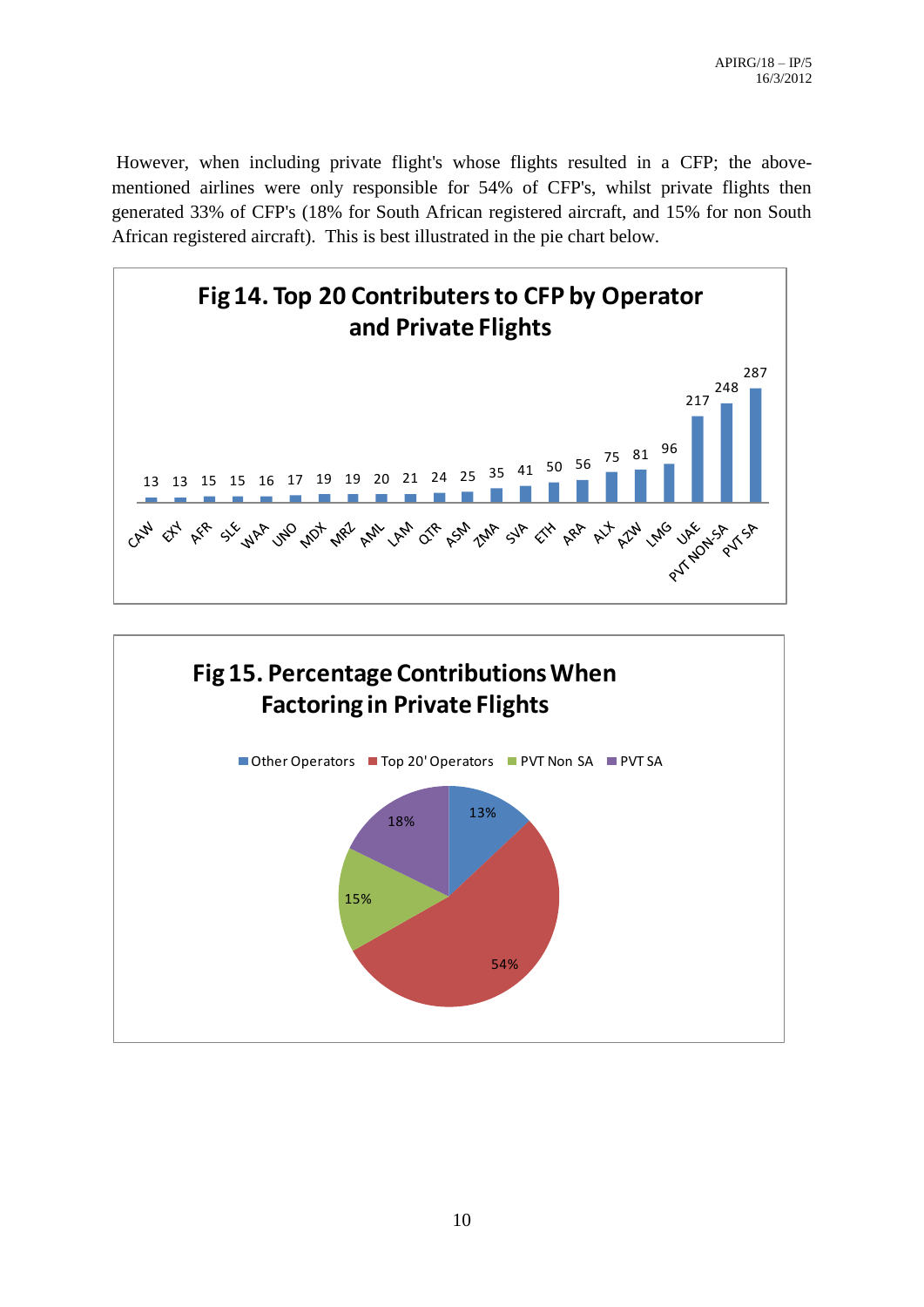## **APPENDIX B CREATED FLIGHT PLAN REPORT JANUARY 2012**

After data compilation and analysis, the following information was obtained regarding created flight plans for the period 01 January 2012 to 31 January 2012.

With regards to the number of created flight plans in January, messages containing RMK/CFP decreased by 52.1% to 283 AFTN messages, 159 AFTN messages below the 2011 year average of 442. CFP reported decreased by 63% to 97 Flight plans. Flight plans requested from the Communication Centre decreased from 109 times to 41 times. The percentage of RQP's sent declined and now represents 64% of CFP reported. Filter calls Comms 1 out of 2.36 times they create a CFP. (See Annexure A)

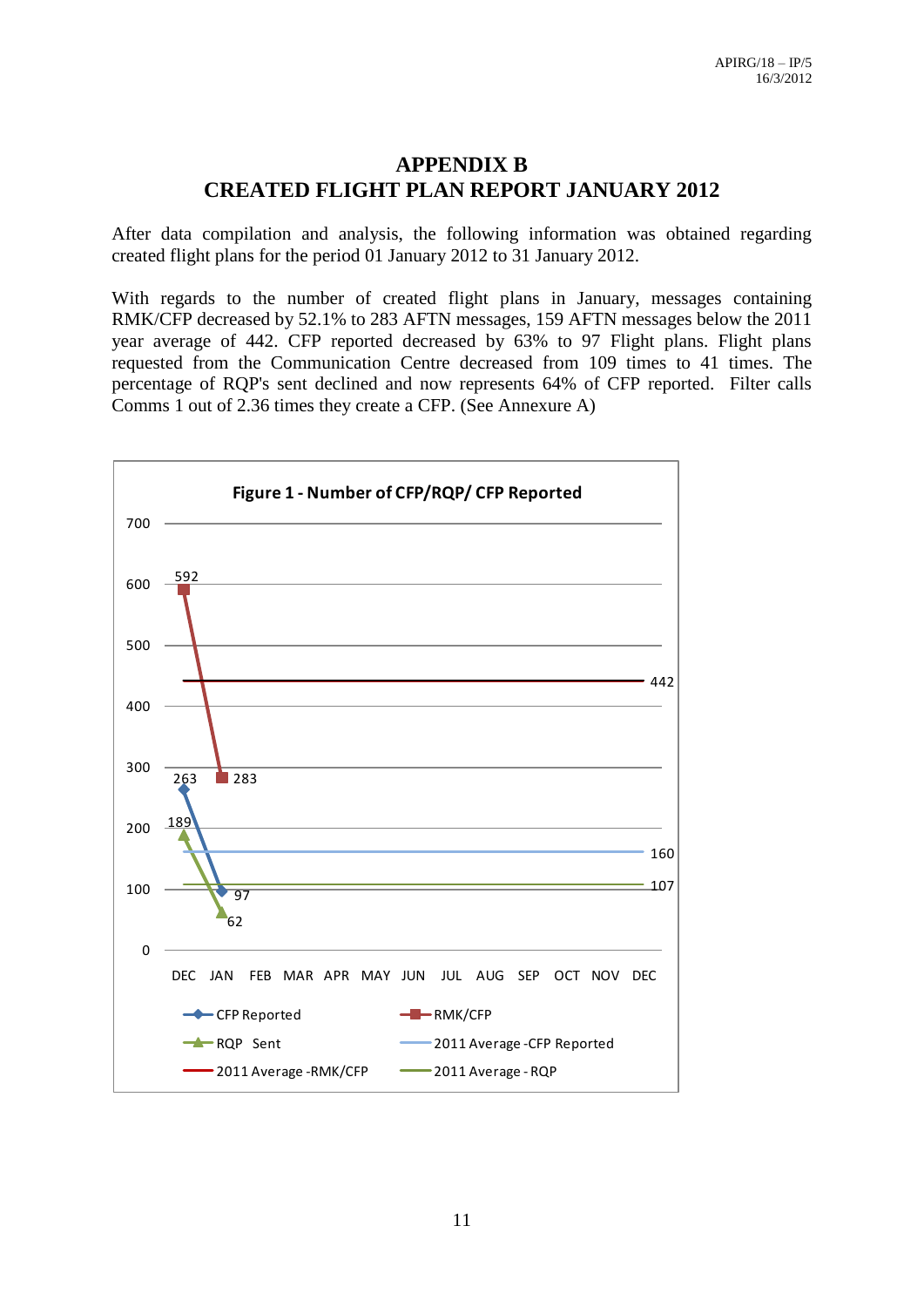A total of 10 flight plans that were reported as missing were available to Filter/Planner only 1 of which was originally addressed to Filter. (See Annexure B)



'Flight plans received but reported as missing' increased in nominal terms but decreased in real terms. (See Annexure C)

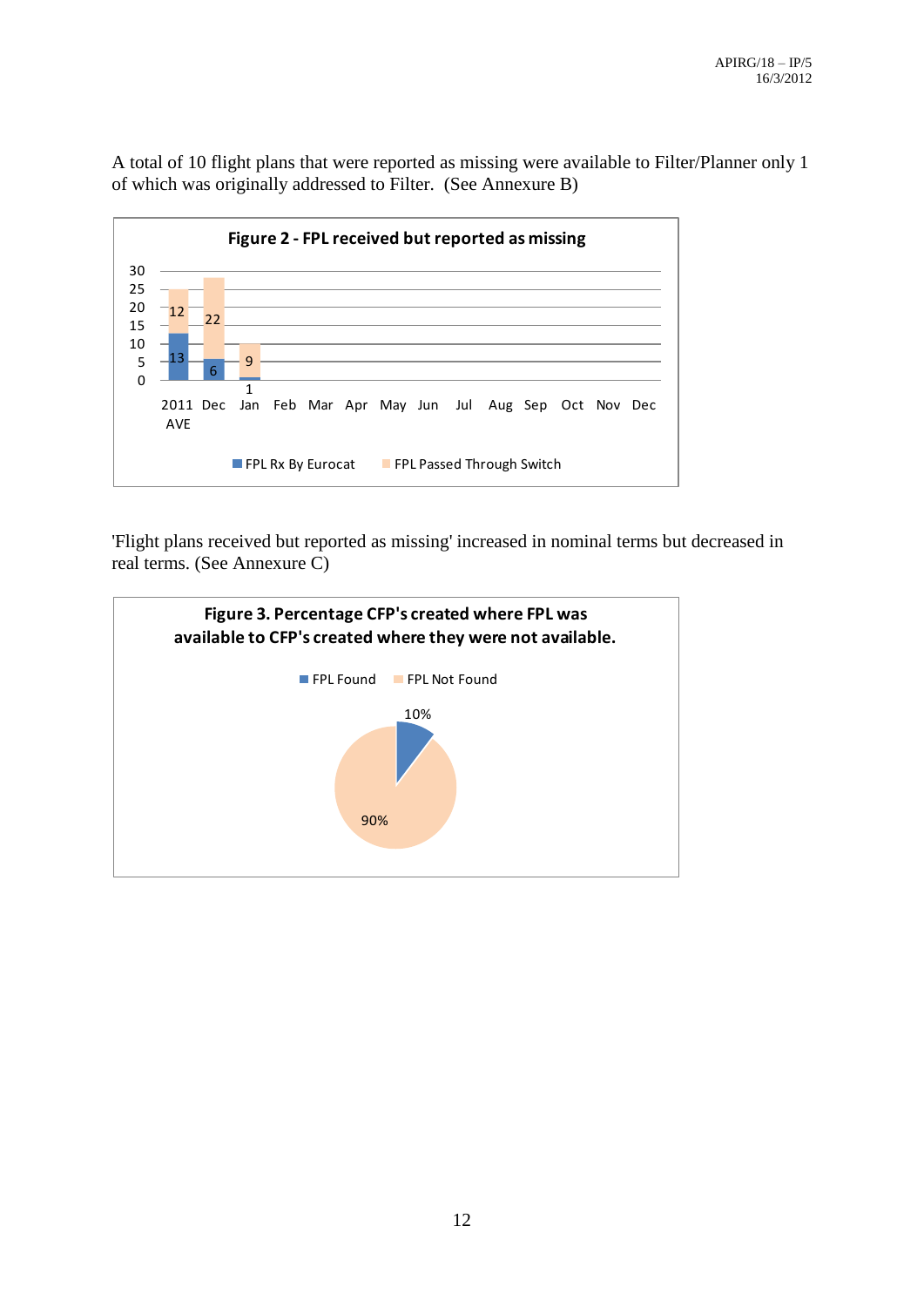It appears that after our communication with Emirates Airlines, our CFP's for the O region, last month being responsible for 119 CFP's has been reduced to 3 CFP's. Our current biggest contributor is the Democratic Republic of the Congo contributing 22% of all CFP's, followed by Nigeria and Zimbabwe. The following countries had flights which resulted in one CFP: FA, FB, FC, FG, HT, HU, OE, OM, OT, and WS. The following countries had communication errors during the month FCCC, HKNA, FIMP, FDMS, HTDA, FSIA, FBSK, FYWH, FMMM (See Annexure D).



Private flights represent more than a third of all CFP's, after which, the next biggest airline contributor was Arique Air and Air Ethiopia. The following operators had one (1) CFP each: FDR, GIB, JEK, LFL, MAI, MEM, MME, NMD, PVJ, QTR, SIA, SVA, SYD, SYY, TAP, TCX.

Trends have developed and have been identified. For details regarding repeat offenders, please see Annexure E.

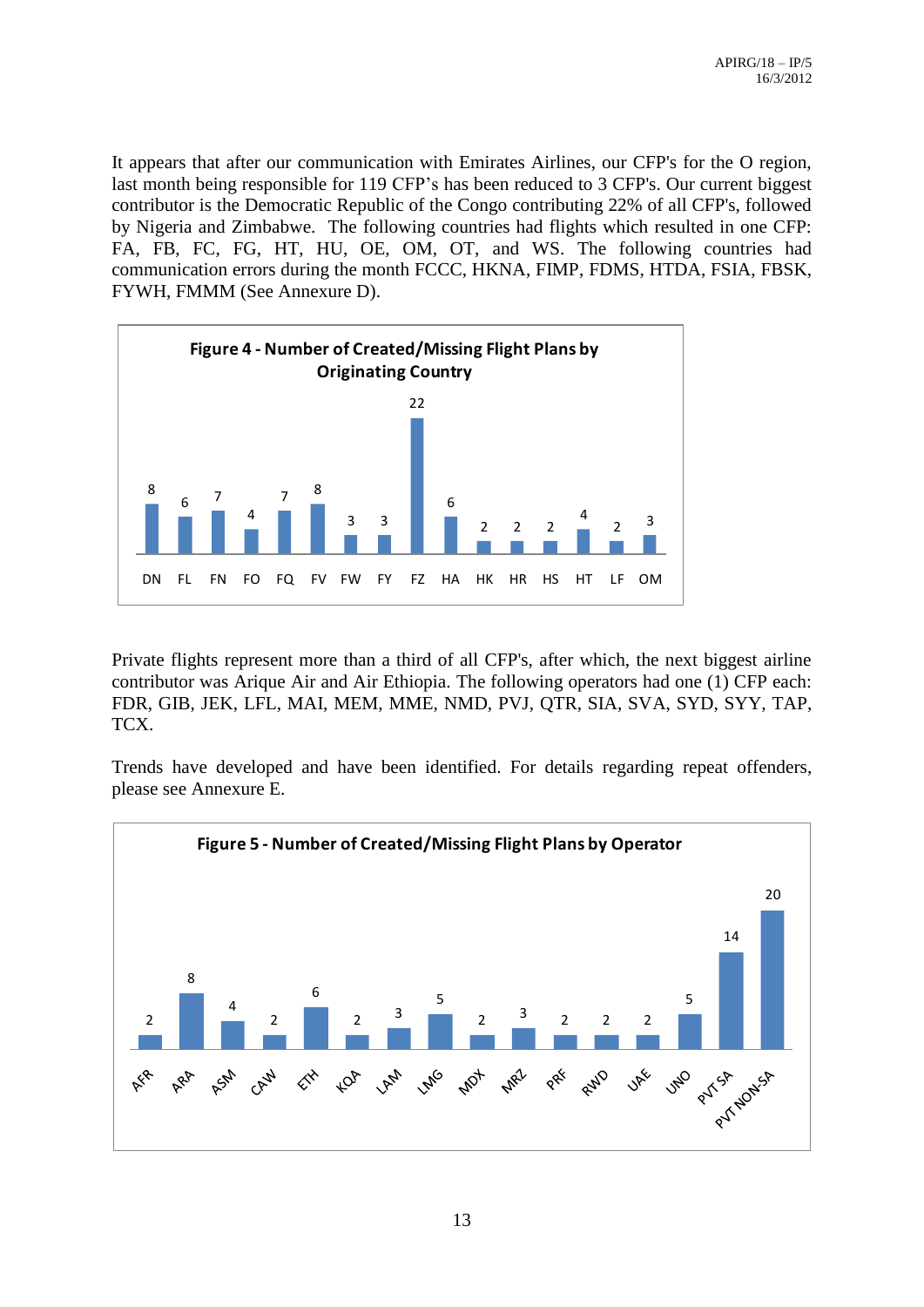Pvt SA represents all Created FPL made for ZS and ZU registered aircraft flying under their registrations. Pvt Non-SA represents all Created FPL made for aircraft flying under their registrations where such registrations are not ZS or ZU.

No progress was made with the investigations into the possibility of the reason for CFP's being the routing through a Main Communication Centre; below are this month's figures. Please note that the stations below are only the Main Communication Centers, the problem could still lie with the tributary stations. For example, South Africa is the main communication centre (FAJS below) for Mozambique (which is tributary to FAJS, listed as FQ above). South Africa is not responsible for generating FPL's out of Mozambique, however, all outbound and inbound messages will pass through the South African switch.

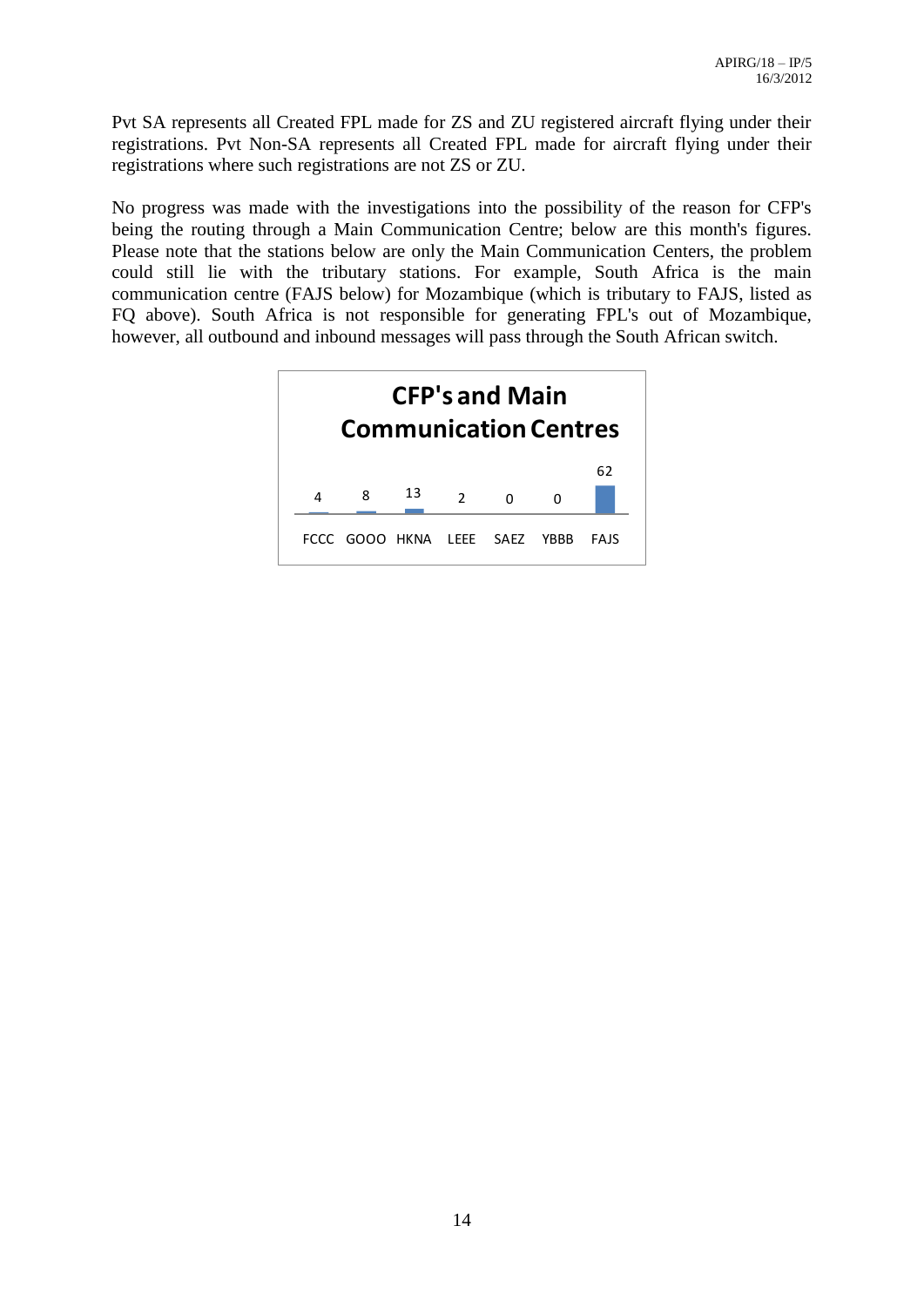|                      | <b>CFP</b>      |                         |                | <b>FPL Req</b> |
|----------------------|-----------------|-------------------------|----------------|----------------|
| <b>Date</b>          | <b>Reported</b> | <b>RMK/CFP</b>          | RQP Sent from  |                |
|                      |                 |                         |                | <b>Comms</b>   |
| 01-Jan               | 0               | 3                       | $\overline{2}$ | $\mathbf{1}$   |
| 02-Jan               | 4               | $\overline{\mathbf{4}}$ | 3              | 0              |
| 03-Jan               | 3               | 11                      | 4              | $\overline{2}$ |
| 04-Jan               | $\overline{2}$  | 12                      | 1              | 5              |
| 05-Jan               | 0               | 9                       | 3              | $\overline{2}$ |
| 06-Jan               | $\mathbf 1$     | 17                      | $\overline{2}$ | $\overline{2}$ |
| 07-Jan               | 5               | $\overline{7}$          | $\overline{2}$ | 0              |
| 08-Jan               | 6               | 5                       | 6              | $\mathbf{1}$   |
| 09-Jan               | 3               | $\overline{2}$          | 3              | $\overline{2}$ |
| 10-Jan               | $\overline{2}$  | 12                      | $\mathbf{1}$   | $\overline{2}$ |
| $11$ -Jan            | 5               | 14                      | $\overline{2}$ | $\overline{1}$ |
| 12-Jan               | $\overline{2}$  | 14                      | 0              | 0              |
| 13-Jan               | $\overline{2}$  | $\overline{7}$          | 0              | 5              |
| 14-Jan               | 0               | 3                       | 3              | 0              |
| 15-Jan               | $\overline{2}$  | $\overline{7}$          | 0              | 0              |
| 16-Jan               | 4               | 6                       | $\mathbf 1$    | 3              |
| 17-Jan               | 0               | 6                       | $\overline{2}$ | 0              |
| 18-Jan               | 1               | 10                      | $\overline{1}$ | 3              |
| 19-Jan               | 6               | 19                      | $\overline{2}$ | $\mathbf{1}$   |
| 20-Jan               | $\overline{2}$  | 15                      | $\mathbf 1$    | 0              |
| $21$ -Jan            | $\overline{2}$  | 3                       | 0              | 0              |
| $\overline{2}$ 2-Jan | 3               | 8                       | 3              | 0              |
| 23-Jan               | $\overline{2}$  | 4                       | 0              | $\overline{2}$ |
| 24-Jan               | $\overline{7}$  | 9                       | 4              | $\overline{2}$ |
| 25-Jan               | 6               | 15                      | 3              | $\overline{2}$ |
| $\overline{26}$ -Jan | 7               | 11                      | 4              | $\overline{2}$ |
| $\overline{27}$ -Jan | 9               | 15                      | 3              | $\mathbf{1}$   |
| 28-Jan               | 3               | 9                       | $\overline{2}$ | 0              |
| $\overline{2}9$ -Jan | $\overline{c}$  | 11                      | $\overline{2}$ | 0              |
| 30-Jan               | 5               | 10                      | $\overline{2}$ | $\overline{2}$ |
| 31-Jan               | $\overline{1}$  | 5                       | 0              | 0              |
|                      |                 | <b>TOTALS</b>           |                |                |
| <b>JAN</b>           | 97              | 283                     | 62             | 41             |
| <b>DEC</b>           | 263             | 592                     | 189            | 109            |
| <b>NOV</b>           | 239             | 566                     | 136            | 122            |
| OCT                  | 186             | 488                     | 115            | 98             |

## **Annexure A - Created Flight Plans Reported vs Created and RQP's sent**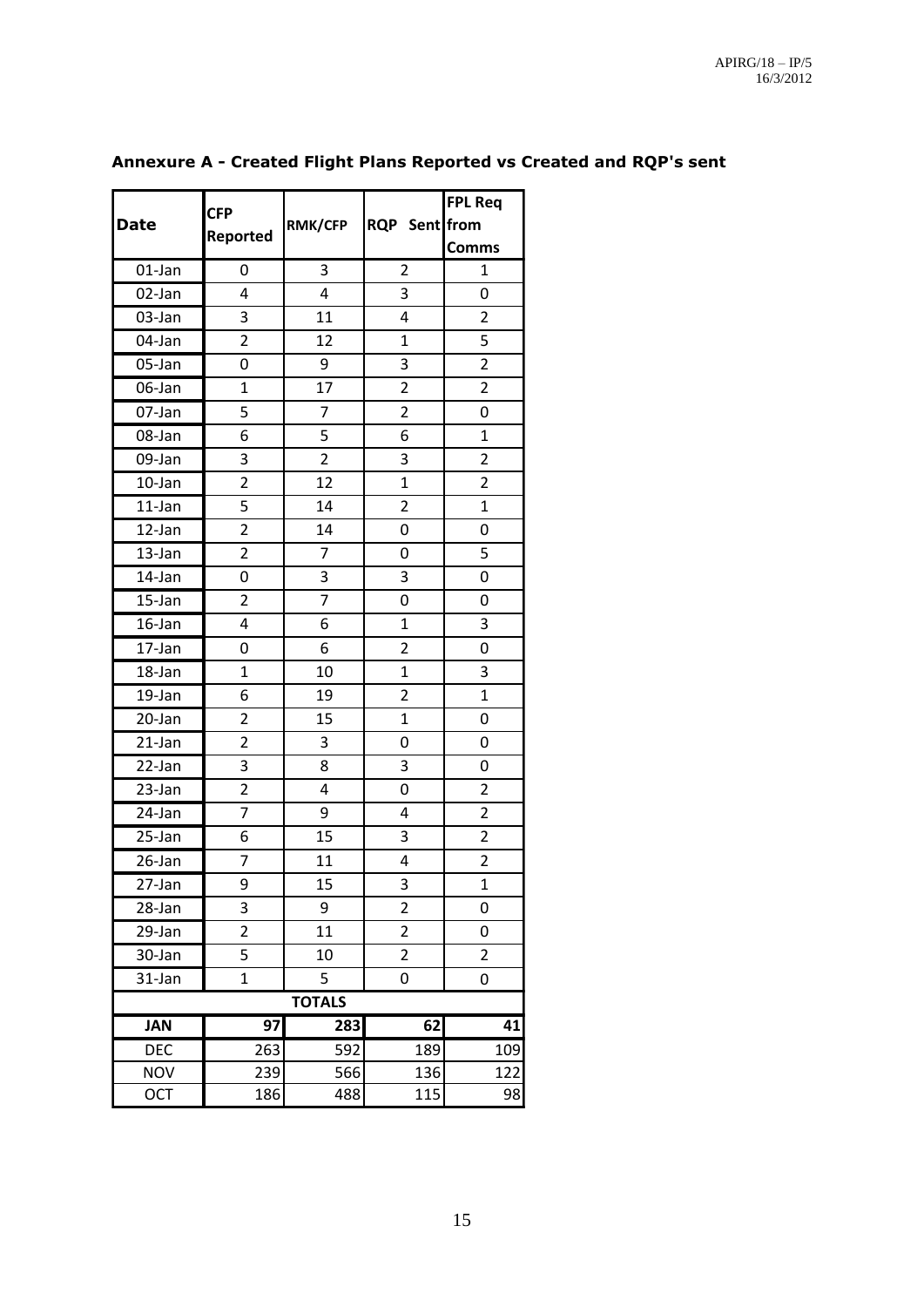

#### **Notes:**

1. CFP Reported refers to the number of entries which appear on the Created/Missing International Flight Plans Form (ATNS/HO/ATM Instr 1/2010 - Appendix A) which is given to Comm's personnel nightly by Filter.

2. RMK/CFP figures are derived from the number of results received when RMK/CFP is searched filtering for FAJSFDPO.

3. RQP Sent figures are derived from the number of results received when RQP is searched filtering for FAJSFDPO.

4. High RQP values vs RMK/CFP values may be as a result of multiple requests sent for a single FPL.

5. High RMK/CFP vs CFP Reported values may be as a result of FPL being created more than once, or FPL being created and CFP report not being completed by filter personnel.

6. FPL Requested by Comms are values obtained by a report filled out by Comms personnel every time they receive a call for a FPL.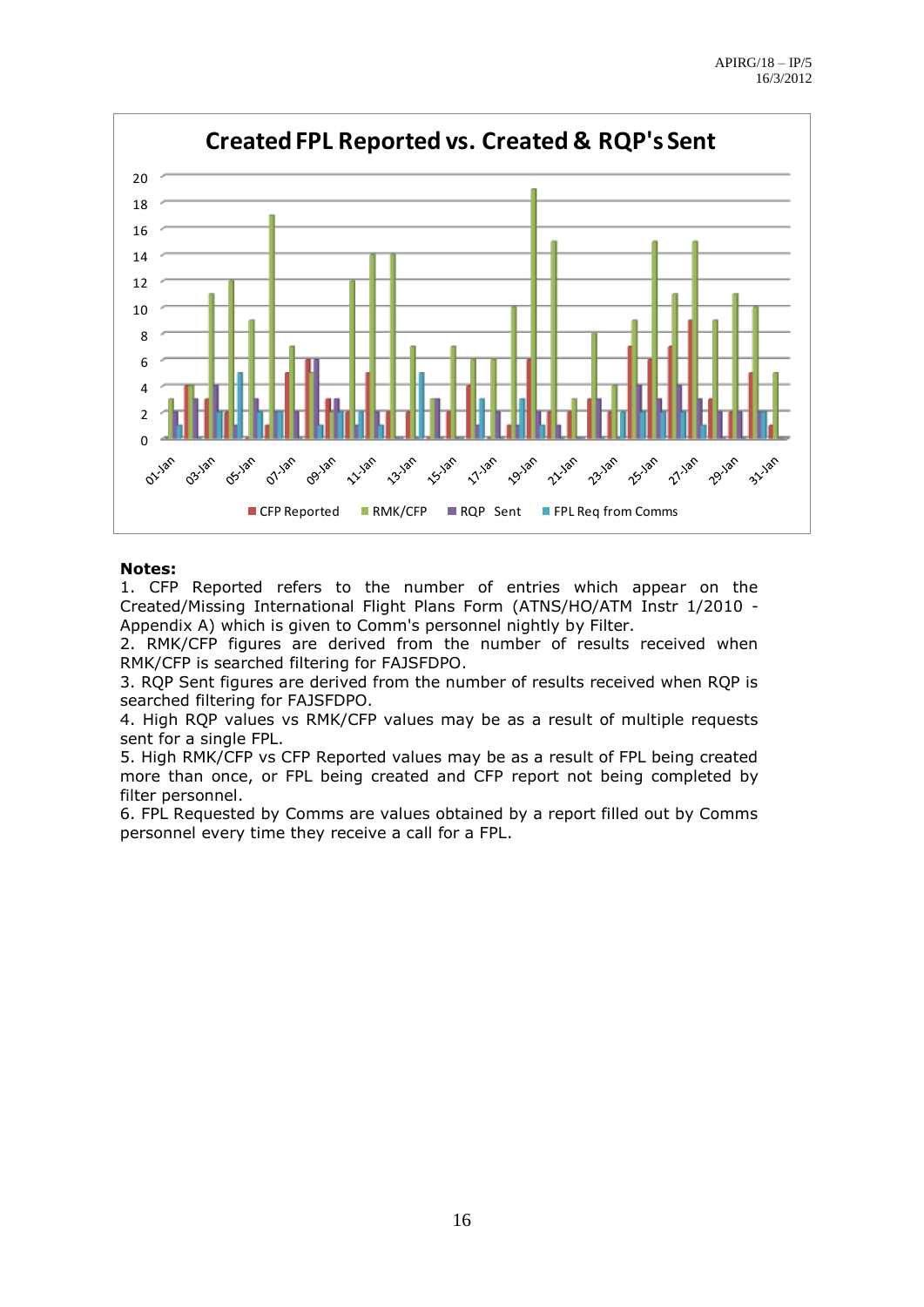| <b>Date</b> | Callsign      | Dep         | <b>Dest</b> |                          | Originator Relevant ATI - JAS |      | <b>Status</b>                 |
|-------------|---------------|-------------|-------------|--------------------------|-------------------------------|------|-------------------------------|
| 2012/01/04  | AFR990        | <b>LFPG</b> | <b>FAJS</b> | <b>LFPGYEYX</b>          | <b>FNANZQZX</b>               |      | Passed through the switch     |
| 2012/01/07  | ARA103        | <b>DNMM</b> | <b>FAJS</b> | <b>DNMMZPZX FNANZQZX</b> |                               |      | Passed through the switch     |
| 2012/01/08  | <b>VQBFQ</b>  | <b>FNLU</b> | <b>FALA</b> | <b>FNLUZPZX</b>          | <b>FAJSZTZX</b>               |      | Passed through the switch     |
| 2012/01/09  | ARA103        | <b>DNMM</b> | <b>FAJS</b> | <b>DNMMZPZX FNANZQZX</b> |                               |      | Passed through the switch     |
| 2012/01/15  | ETH3809       | <b>HAAB</b> | <b>FAJS</b> | <b>HAABYBYX</b>          | <b>FBSKZPZX</b>               |      | Passed through the switch     |
| 2012/01/19  | ARA103        | <b>DNMM</b> | <b>FAJS</b> | <b>DNMMZPZXFNANZQZX</b>  |                               |      | Passed through the switch     |
| 2012/01/20  | ARA103        | <b>DNMM</b> | <b>FAJS</b> | <b>DNMMZPZX FNANZQZX</b> |                               |      | Passed through the switch     |
| 2012/01/26  | <b>TAP282</b> | <b>FQMA</b> | <b>LPPT</b> | <b>LPPTTAPO</b>          | <b>FAJSYFYX</b>               |      | Passed through the switch     |
| 2012/01/27  | <b>SIA478</b> | <b>WSSS</b> | <b>FAJS</b> | <b>WSSSYOYX</b>          | <b>FAJSFDPO</b>               | 5099 | Eurocat received this message |
| 2012/01/27  | ARA103        | <b>DNMM</b> | <b>FAJS</b> | <b>DNMMZPZX FNANZQZX</b> |                               |      | Passed through the switch     |
|             |               |             |             |                          |                               |      |                               |

#### **Annexure B - Flight Plans received but reported as Missing**

The following AFTN addresses will be routed to EUROCAT - FAJSFDPO FAJSZQZX as well as any indicator starting with FAJA or FAJSFD or any collective address inclusive of FAJSFDPO.

The following AFTN addresses will be routed to EUROCAT - FAJSFDPO FAJSZQZX as well as any indicatorstarting with FAJA or FAJSFD or any collective address inclusive of FAJSFDPO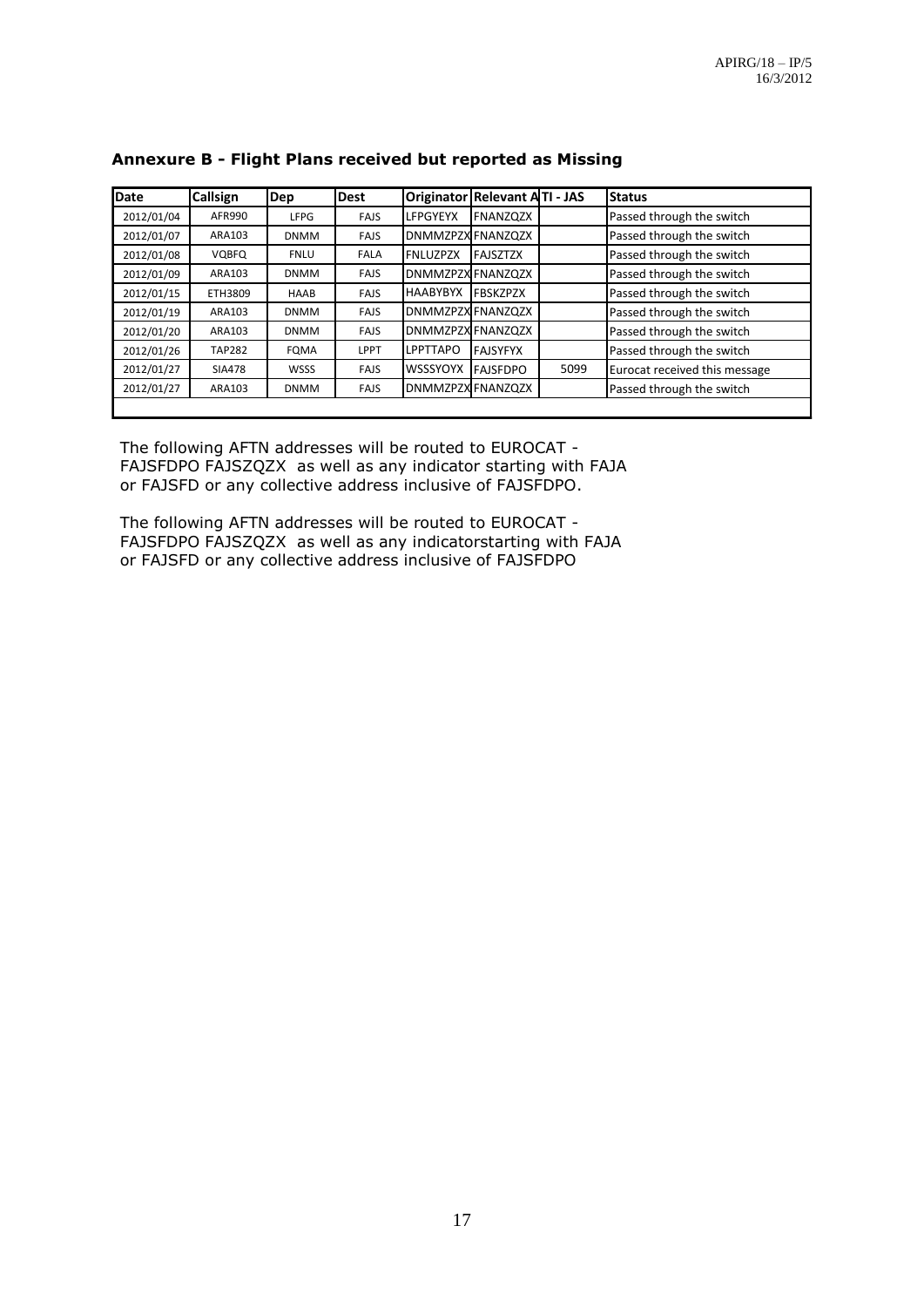**Annexure C - Created FPL filed where original FPL did not pass through the switch** 

| <b>Date</b> | Callsign      | <u>Dep</u>  | <b>Dest</b> |
|-------------|---------------|-------------|-------------|
| 2012/01/01  | nil           |             |             |
| 2012/01/02  | MRZ01         | <b>FVBU</b> | <b>FALA</b> |
| 2012/01/02  | MRZ01         | <b>FVHA</b> | <b>FALA</b> |
| 2012/01/02  | <b>FDR372</b> | ZZZZ        | <b>FAJS</b> |
| 2012/01/02  | LAM233        | <b>FQVL</b> | <b>FAJS</b> |
| 2012/01/03  | <b>ZJSB</b>   | <b>FVHA</b> | <b>FALA</b> |
| 2012/01/03  | <b>ZAHL</b>   | <b>FVCP</b> | <b>FALA</b> |
| 2011/01/03  | GIB2604       | <b>FQNP</b> | <b>FAJS</b> |
| 2012/01/04  | 9QCJL         | <b>FZQA</b> | <b>FAPN</b> |
| 2012/01/05  | nil           |             |             |
| 2012/01/06  | N314BG        | <b>FZQA</b> | <b>FALA</b> |
| 2012/01/07  | <b>MEM001</b> | <b>FCBB</b> | <b>FABL</b> |
| 2012/01/07  | <b>5HCCM</b>  | <b>HTDA</b> | <b>FAJS</b> |
| 2012/01/07  | MAI001        | <b>FOOL</b> | <b>FABL</b> |
| 2012/01/07  | <b>TRKSP</b>  | <b>FOOL</b> | FABL        |
| 2012/01/08  | PVJ108        | <b>FOOL</b> | <b>FABL</b> |
| 2012/01/08  | ARA103        | <b>DNMM</b> | <b>FAJS</b> |
| 2012/01/08  | QTR584        | <b>OTBD</b> | <b>FAJS</b> |
| 2012/01/08  | <b>UAE772</b> | OMDB        | <b>FACT</b> |
| 2012/01/08  | <b>UNO830</b> | <b>FZQA</b> | <b>FALA</b> |
| 2012/01/09  | LAM313        | <b>FQRB</b> | <b>FAJS</b> |
| 2012/01/09  | <b>ETH809</b> | <b>HAAB</b> | <b>FAJS</b> |
| 2012/01/10  | <b>ETH809</b> | HAAB        | <b>FAJS</b> |
| 2012/01/10  | <b>SYY448</b> | FLLI        | <b>FAJS</b> |
| 2012/01/11  | <b>UNO828</b> | <b>FZQA</b> | <b>FALA</b> |
| 2012/01/11  | <b>ZSLFM</b>  | <b>FVHA</b> | <b>FAJS</b> |
| 2012/01/11  | <b>ETH809</b> | HAAB        | <b>FAJS</b> |
| 2012/01/11  | LFL01         | <b>FVCP</b> | <b>FALA</b> |
| 2012/01/11  | <b>ZSNKE</b>  | <b>FQVL</b> | <b>FALA</b> |
| 2012/01/12  | KQA760        | HKJK        | FAJS        |
| 2012/01/12  | LMG286        | <b>FZNA</b> | FAWK        |
| 2012/01/12  | ETH809        | HAAB        | FAJS        |
| 2012/01/13  | 9QCAP         | <b>FZQA</b> | <b>FALA</b> |
| 2012/01/13  | ECKMK         | FZQA        | FALA        |
| 2012/01/14  | nil           |             |             |
| 2012/01/15  | <b>UNO830</b> | <b>FZQA</b> | <b>FALA</b> |
| 2012/01/16  | ZANT          | <b>FVBU</b> | <b>FAPN</b> |
| 2012/01/16  | LMG8          | <b>FNLU</b> | <b>FAWK</b> |
| 2012/01/16  | ZSMON         | <b>FVBU</b> | <b>FAPN</b> |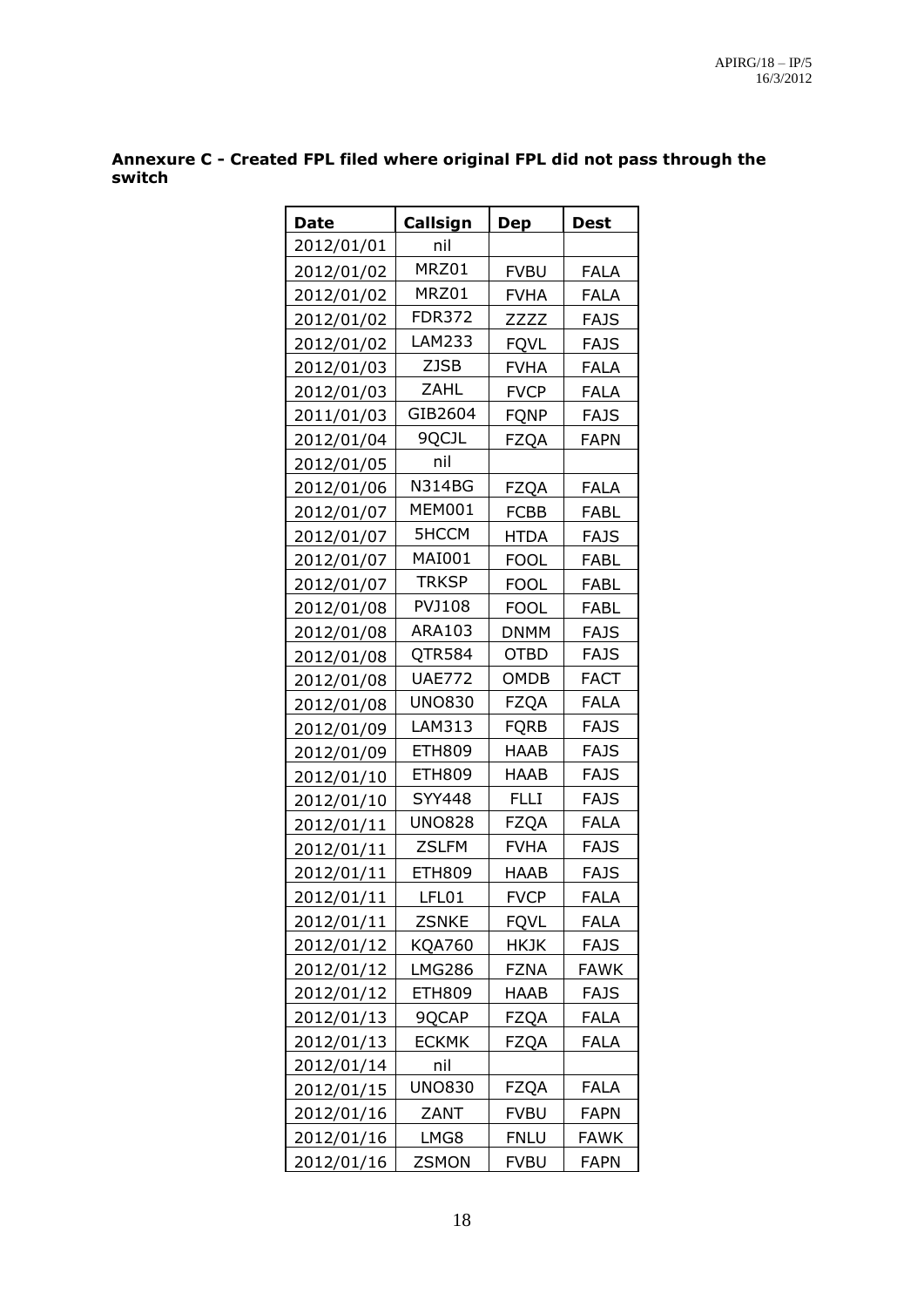| 2012/01/16  | D <sub>2</sub> EPI | <b>FNUB</b> | <b>FALA</b> |
|-------------|--------------------|-------------|-------------|
| 2012/01/17  | nil                |             |             |
| <b>Date</b> | Callsign           | <b>Dep</b>  | <b>Dest</b> |
| 2012/01/18  | 9QCFJ              | <b>FZQA</b> | <b>FALA</b> |
| 2012/01/19  | 9QCJG              | <b>FZQA</b> | <b>FAJS</b> |
| 2012/01/19  | CAW274             | <b>FYWH</b> | <b>FAJS</b> |
| 2012/01/19  | <b>LMG286</b>      | <b>FZNA</b> | <b>FAWK</b> |
| 2012/01/19  | <b>ZSCNA</b>       | <b>FZQA</b> | <b>FALA</b> |
| 2012/01/19  | <b>TCX1465</b>     | <b>OMAA</b> | <b>FAJS</b> |
| 2012/01/20  | <b>N800UK</b>      | <b>FLND</b> | <b>FALA</b> |
| 2012/01/21  | <b>ASM474</b>      | <b>FNLU</b> | <b>FALA</b> |
| 2012/01/21  | <b>UAE763</b>      | <b>OMDB</b> | <b>FAJS</b> |
| 2012/01/22  | <b>LMG734</b>      | <b>HSFS</b> | <b>FAWK</b> |
| 2012/01/22  | <b>ZSPLC</b>       | <b>FLLS</b> | <b>FALA</b> |
| 2012/01/22  | <b>ZSMNU</b>       | <b>HUEN</b> | <b>FAJS</b> |
| 2012/01/23  | <b>SVA447</b>      | <b>OEJN</b> | <b>FAJS</b> |
| 2012/01/23  | <b>TRLGY</b>       | <b>FOOL</b> | <b>FALA</b> |
| 2012/01/24  | <b>N410DM</b>      | <b>FWKI</b> | <b>FALA</b> |
| 2012/01/24  | <b>DZEYN</b>       | <b>FNGI</b> | <b>FAKN</b> |
| 2012/01/24  | 7QWPB              | <b>FWKI</b> | <b>FALA</b> |
| 2012/01/24  | CAW287B            | <b>FLLI</b> | <b>FAJS</b> |
| 2012/01/24  | <b>MME120</b>      | <b>FZQA</b> | <b>FALA</b> |
| 2012/01/24  | <b>UNO829</b>      | <b>FZQA</b> | <b>FALA</b> |
| 2012/01/24  | ASM475             | <b>FLLS</b> | <b>FALA</b> |
| 2012/01/25  | <b>RWD113</b>      | <b>HRYR</b> | <b>FAJS</b> |
| 2012/01/25  | <b>ZSETA</b>       | <b>FZQA</b> | <b>FALA</b> |
| 2012/01/25  | <b>ZSSDS</b>       | <b>FBJW</b> | <b>FALA</b> |
| 2012/01/25  | <b>ZSCLT</b>       | <b>FLND</b> | <b>FALA</b> |
| 2012/01/25  | <b>MDX551</b>      | <b>FQTT</b> | <b>FALA</b> |
| 2012/01/25  | <b>PRF700</b>      | <b>HTDA</b> | <b>FAJS</b> |
| 2012/01/26  | ARA103             | <b>DNMM</b> | <b>FAJS</b> |
| 2012/01/26  | 9QCJG              | <b>FZQA</b> | <b>FAJS</b> |
| 2012/01/26  | <b>LMG286</b>      | <b>FZNA</b> | <b>FAWK</b> |
| 2012/01/26  | <b>ZSLAC</b>       | <b>FZQA</b> | <b>FALA</b> |
| 2012/01/26  | <b>ZSCHI</b>       | <b>FZQA</b> | <b>FALA</b> |
| 2012/01/26  | <b>PRF700</b>      | <b>HTDA</b> | <b>FAJS</b> |
| 2012/01/27  | <b>MDX801</b>      | <b>HTDA</b> | <b>FALA</b> |
| 2012/01/27  | LAM313             | <b>FQTT</b> | <b>FAJS</b> |
| 2012/01/27  | <b>KQA762</b>      | <b>HKJK</b> | <b>FAJS</b> |
| 2012/01/27  | <b>ZSOPY</b>       | <b>HTDA</b> | <b>FALA</b> |
| 2012/01/27  | <b>ZSMMG</b>       | <b>HSSJ</b> | <b>FALA</b> |
| 2012/01/27  | NMD018             | <b>FYWH</b> | <b>FAJS</b> |
| 2012/01/27  | SYD911             | <b>FYWE</b> | <b>FALA</b> |
| 2012/01/28  | <b>ASM349</b>      | <b>FNLU</b> | <b>FALA</b> |
| 2012/01/28  | <b>ZSEXG</b>       | <b>FGSL</b> | <b>FALA</b> |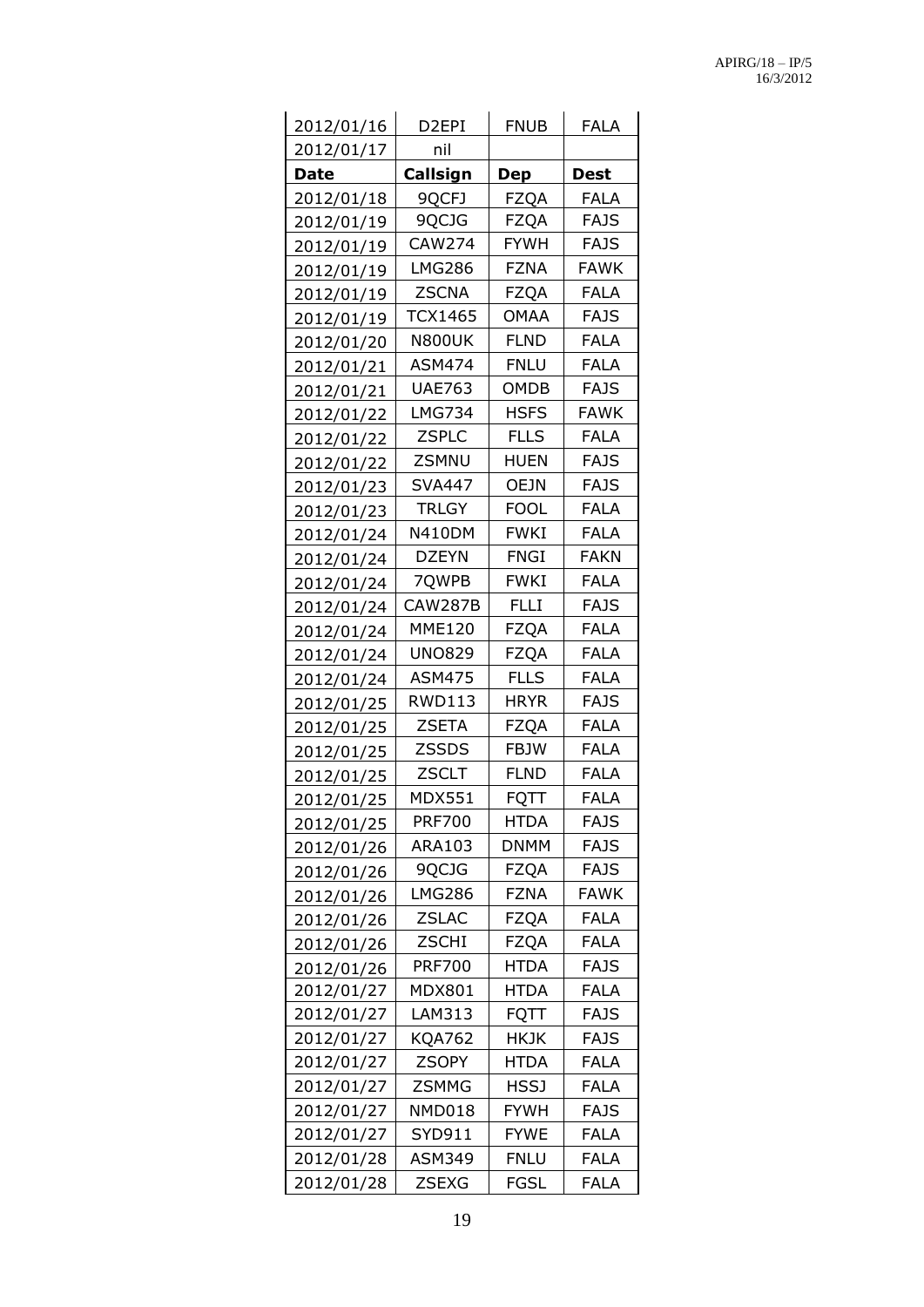| 2012/01/28 | ARA103        | <b>DNMM</b> | FAJS        |
|------------|---------------|-------------|-------------|
| 2012/01/29 | AFR990        | <b>LFPG</b> | <b>FAJS</b> |
| Date       | Callsign      | <b>Dep</b>  | <b>Dest</b> |
| 2012/01/29 | <b>ETH809</b> | HAAB        | <b>FAJS</b> |
| 2012/01/30 | <b>ASM475</b> | <b>FNCA</b> | FALA        |
| 2012/01/30 | <b>UN850</b>  | <b>FZAA</b> | FALA        |
| 2012/01/30 | <b>RWD113</b> | <b>HRYR</b> | <b>FAJS</b> |
| 2012/01/30 | 9QCFJ         | <b>FZQA</b> | FALA        |
| 2012/01/30 | JEK744        | <b>FZAA</b> | FALA        |
| 2012/01/31 | MRZ01         | FWCL        | FALA        |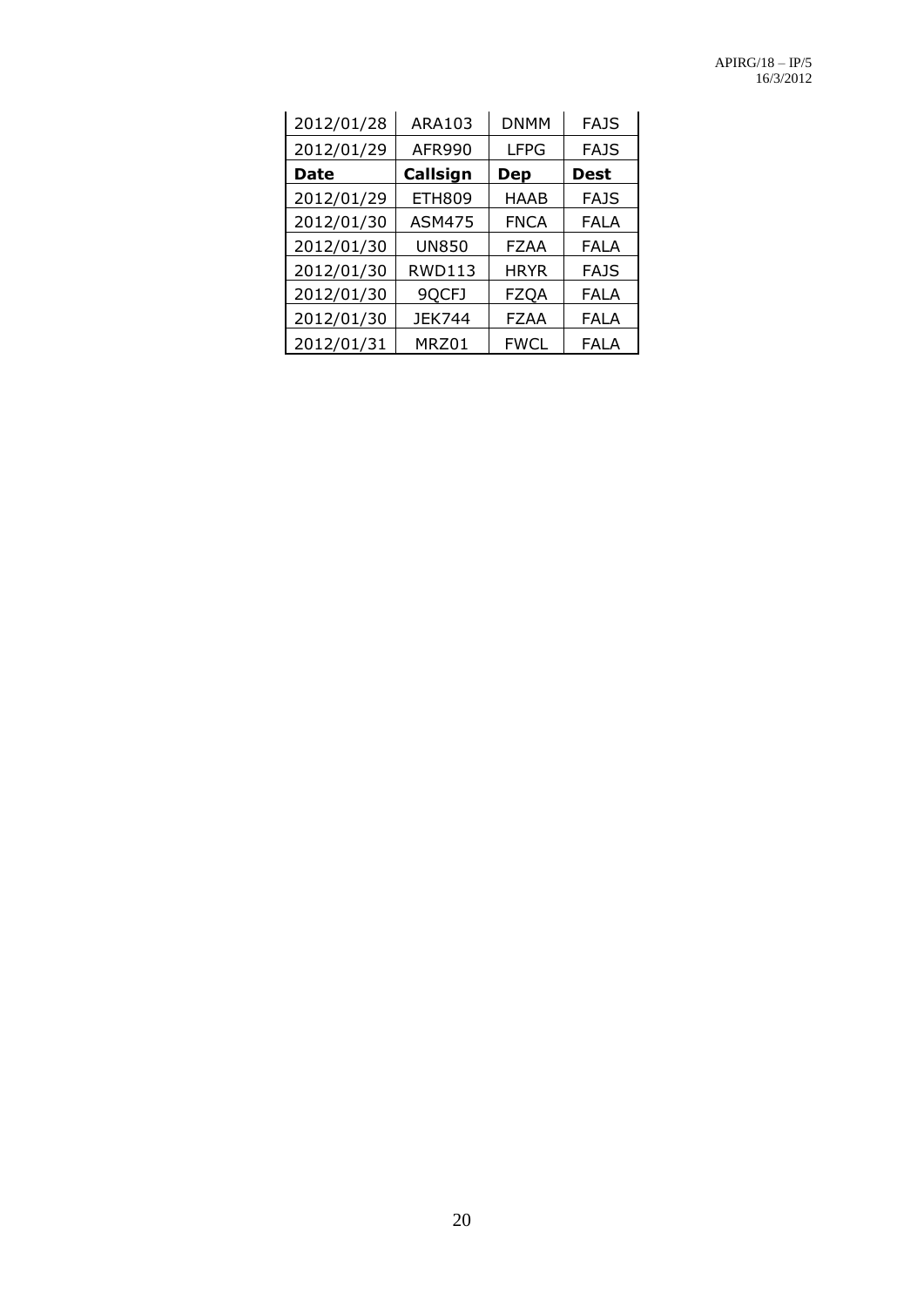#### **Annexure D - International Line Faults**

|   | <b>International Line faults</b>                                                                         |
|---|----------------------------------------------------------------------------------------------------------|
|   | <b>FCCC</b>                                                                                              |
|   | 1) MMS:1201030024. FCCC line downgraded from the 3-13 Jan 2012 due missing<br>check messages             |
| 1 | Line diverted via Dakar, nil telephonic answer on their end. Fault reported to FRC.<br>DgTF: 250 hrs.    |
|   | 2) MMS:1201190034. Line downgraded from the 19-23 Jan 2012 due nil messages<br>received from             |
|   | FCCC. Line diverted via HKNA. DgTF: 99 hours.                                                            |
|   |                                                                                                          |
|   | <b>HKNA</b>                                                                                              |
|   | 1) MMS:1201090048. Line downgraded on the 9/1/2012 due messages reported as<br>being                     |
|   | truncated on HKNA side. Fault reported to VSAT techs/FRC. SA Matthews advised<br>that our                |
|   | system was not responsible for the truncated messages as it was set to multipart.<br>DgTF: 6.5<br>hours. |
|   | 2) MMS:1201130015. Line downgraded from the 13-17 Jan 2012 due messages not                              |
| 2 | received by<br>HKNA. Fault reported to SA's. No fault found on our end. DgTF: 96.5 hours.                |
|   | 3) MMS:1201270043. Line u/s on the 27/1/12 due HKNA not receiving messages<br>from FAJS.                 |
|   | Line was diverted on their end via FIMP. VSAT Checklist attached and Mohale called<br>out to             |
|   | attend to fault. Testing completed and Mohale advised that fault was not on the<br>MOTSETA side.         |
|   | Memotek was reset and line became operational. DT: approx 4 hours.                                       |
|   |                                                                                                          |
|   | <b>FIMP</b>                                                                                              |
| 3 | 1) MMS:1201190035. Line downgraded on the 19/1/12 due FIMP not receiving<br>messages from                |
|   | FAJS. Fault reported to Bright (VSAT Techs). DgTF: 1 hour.                                               |
|   |                                                                                                          |
|   | <b>FDMS</b>                                                                                              |
|   | 1) MMS:1201190036. Line downgraded from the 19-23 Jan 2012 due not receiving<br>and                      |
|   | transmitting messages. Line was diverted to e-mail. FDMS advised that the system                         |
| 4 | was u/s due<br>hard drive crash. DgTF: 98.5 hours.                                                       |
|   | 2) MMS:1201280004. Line downgraded on the 27/1/12 due messages going into the                            |
|   | reject queue.<br>Fault was reported to the VSAT tech Patrick. Channel parameters were changed by         |
|   | <b>VSAT</b> techs                                                                                        |
|   | and test completed. Channel is now back in service with no errors. DT: Approx                            |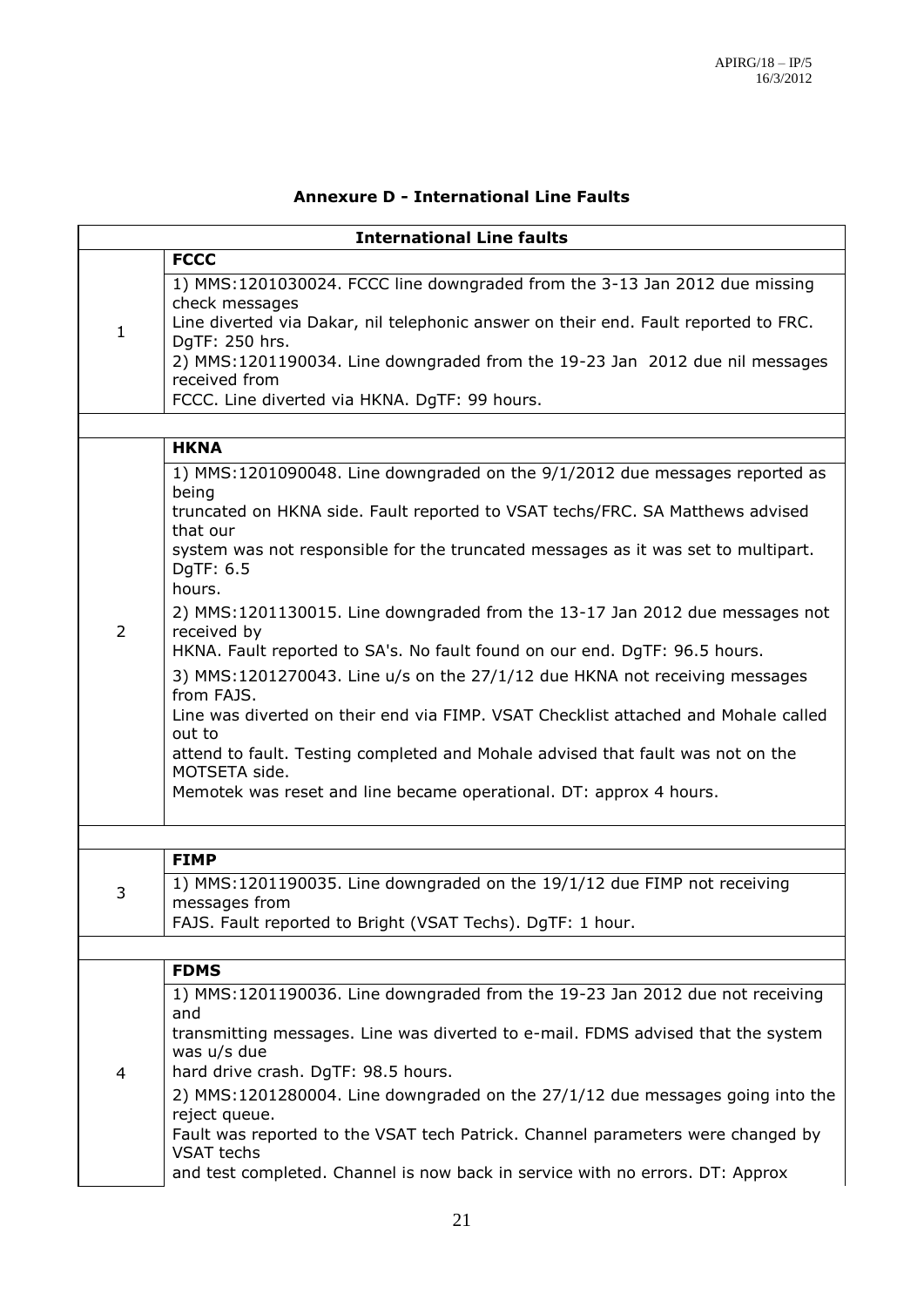|   | 74hrs                                                                                                |
|---|------------------------------------------------------------------------------------------------------|
|   |                                                                                                      |
|   | <b>HTDA</b>                                                                                          |
| 5 | 1) MMS:1201190038. Line downgraded from the 19-20 Jan 2012 due FAJS not<br>receiving message         |
|   | from HTDA. Fault was not closed. Line again downgraded on the 23th due FAJS not<br>receiving         |
|   | messages even though Dar es Salaam are recieving our traffic fine. Direct comms<br>restored          |
|   | 31 January 2012. Estimated DT:209hrs                                                                 |
|   |                                                                                                      |
|   | <b>FSIA</b>                                                                                          |
|   | 1) MMS:1201270044. Line u/s on the 27/1/2012 due line intermittent. Lines did not<br>stay in service |
|   | operational long enough for the messages to go through. Messages diverted via<br>FIMP. VSAT          |
| 6 | checklist completed and Mohale called out to attend to fault. Mohale conducted<br>testing and        |
|   | advised that fault not on the MOTSETA system. Memotek reset and line became<br>operational.          |
|   | DT: approx 4 hours.                                                                                  |
|   |                                                                                                      |
|   | <b>FBSK</b>                                                                                          |
|   | 1) MMS:1201270045. Line u/s on the 27/1/12. Line on overflow due nil diversion<br>options available  |
| 7 | Mohale called out to attend to fault. VSAT checklist completed. Testing conducted<br>and Mohale      |
|   | advised that fault was not on the MOTSETA system. Memotek was reset and lines<br>became              |
|   | operational. DT: approx 4 hours.                                                                     |
|   |                                                                                                      |
|   | <b>FYWH</b>                                                                                          |
|   | 1) MMS:1201270046. Line u/s on the 27/1/12. Line was diverted via YBBB. Line<br>intermittent.        |
| 8 | Mohale was called out to attend to fault. VSAT checklist completed. Testing<br>conducted by          |
|   | Mohale and he advised that the fault was not on the MOTSETA system. Memotek<br>reset and line        |
|   | became operational. DT: approx 4 hours.                                                              |
|   |                                                                                                      |
|   | <b>FMMM</b>                                                                                          |
|   | 1) MMS:1201300019. Line downgraded from the 30/1/2012 due FAJS not receiving                         |
| 9 | messages<br>from FMMM. Tried calling, nil answer. Line was diverted via FMMI VSAT line.              |
|   | Communication                                                                                        |
|   | restored at 0800B. DT:4hrs                                                                           |
|   |                                                                                                      |
|   |                                                                                                      |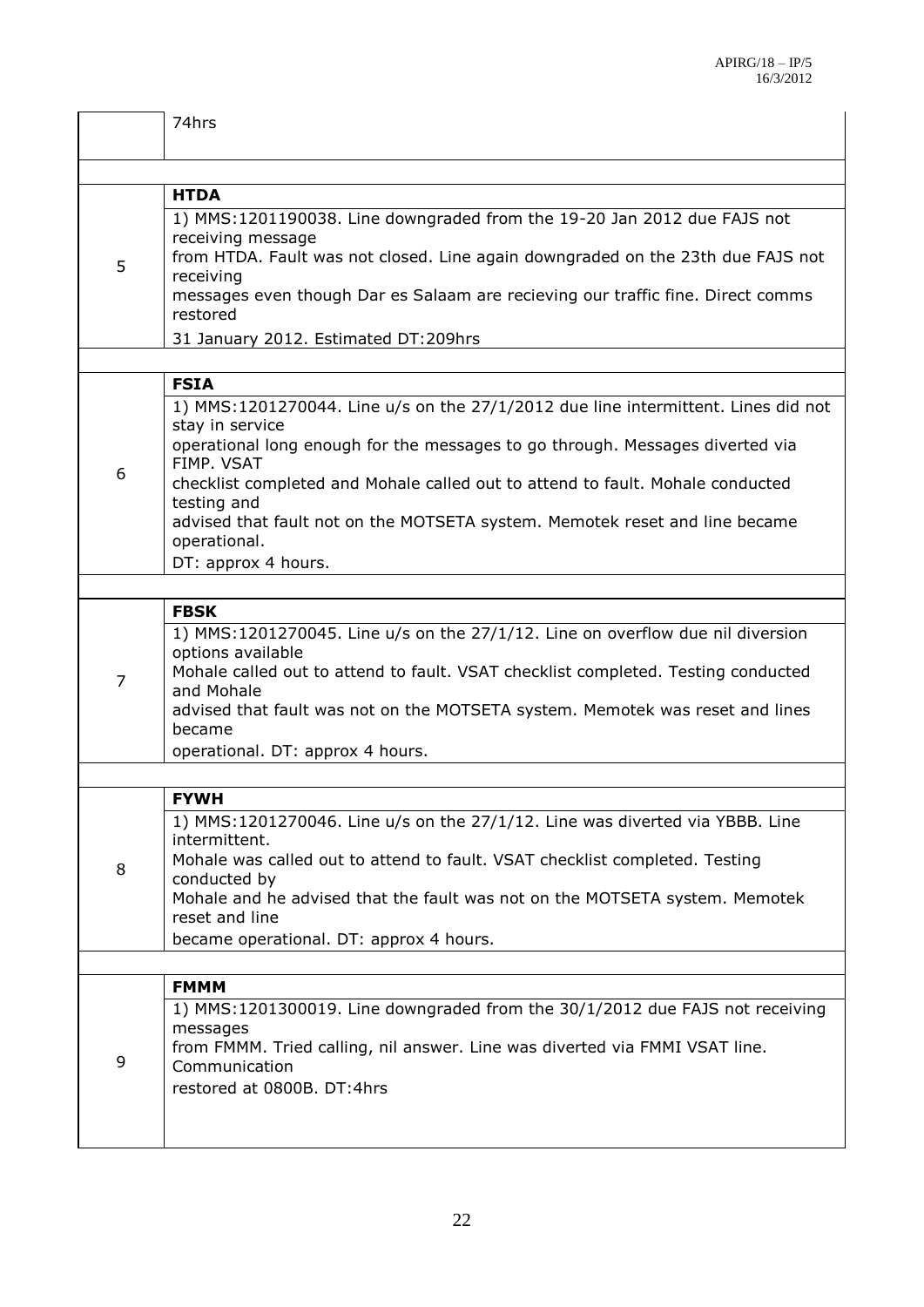| Callsign      | <b>Nov</b>     | <b>Dec</b>     | Jan            |
|---------------|----------------|----------------|----------------|
| 7QWPB         | 1              | 3              | 1              |
| 9QCFJ         |                |                | 2              |
| 9QCJG         | 3              | 3              | $\overline{2}$ |
| AFR990        | 7              | 5              | $\overline{2}$ |
| ARA103        | 14             | 7              |                |
| <b>ASM349</b> | $\mathbf{1}$   | $\mathbf{1}$   | $\mathbf{1}$   |
| <b>ASM475</b> |                | $\mathbf{1}$   | $\overline{2}$ |
| ASM731        | 2              |                |                |
| AZW367        | 5              |                |                |
| COI369        | $\overline{2}$ |                |                |
| ETH3809       | 4              | 5              | 1              |
| <b>ETH809</b> | 13             | 15             | 5              |
| LAM311        | 2              | 2              |                |
| LAM313        | $\overline{2}$ | 2              | 3              |
| <b>LMG286</b> | 3              | $\overline{2}$ | 3              |
| MRZ01         | $\overline{2}$ | $\mathbf{1}$   | 3              |
| <b>N324BG</b> | 3              | $\mathbf{1}$   |                |
| <b>PRF700</b> | $\overline{c}$ |                | 2              |
| QTR582        | 4              | 6              |                |
| QTR584        | 2              | 3              | $\mathbf{1}$   |
| <b>RWD113</b> |                |                | 2              |
| <b>SVA447</b> | 5              | 5              | $\overline{1}$ |
| <b>SVA947</b> | 5              | 7              |                |
| <b>UAE761</b> | 10             | 16             |                |
| <b>UAE763</b> | 11             | 20             | 1              |
| <b>UAE765</b> | 10             | 19             |                |
| <b>UAE770</b> | 11             | 16             |                |
| <b>UAE772</b> | 11             | 20             | $\mathbf{1}$   |
| <b>UAE775</b> |                | 4              |                |
| <b>UNO830</b> |                |                | 2              |
| <b>ZSNVB</b>  | 3              |                |                |
| ZSPVU         | 2              |                |                |
| ZSTCC         | 2              |                |                |
| <b>ZSTGS</b>  | 3              |                |                |
| <b>ZWFP</b>   |                | 2              |                |

## **Annexure E - Created FPL as per Operating Agency & Trends Identified**